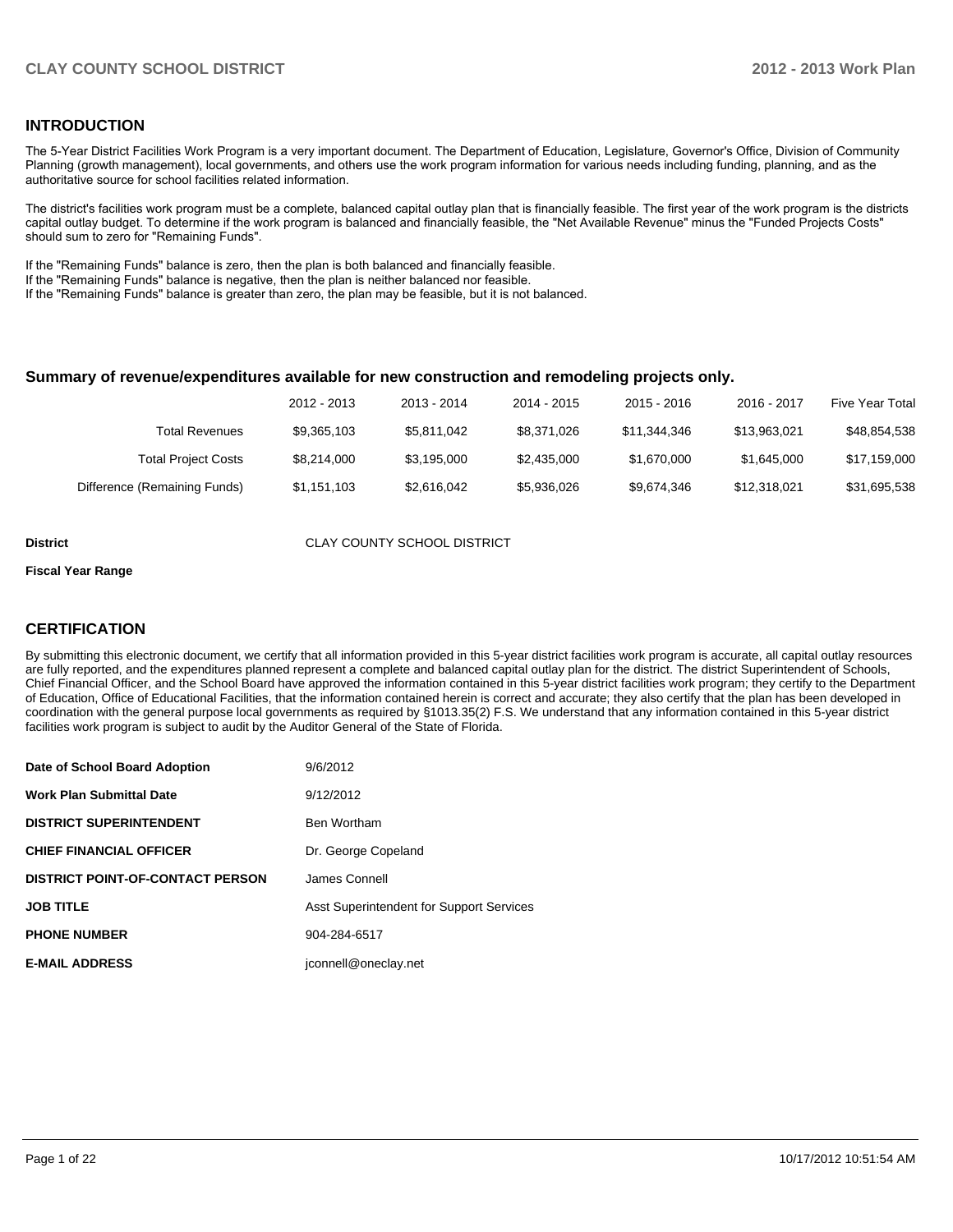# **Expenditures**

### **Expenditure for Maintenance, Repair and Renovation from 1.50-Mills and PECO**

Annually, prior to the adoption of the district school budget, each school board must prepare a tentative district facilities work program that includes a schedule of major repair and renovation projects necessary to maintain the educational and ancillary facilities of the district.

|                | Item                                                                                                                                                                                                                                                                                                                                                                                                                                                                                                                                                                                                                                                                                                                                                                                                                                                                                                                                                                                                                                                   | 2012 - 2013<br><b>Actual Budget</b> | 2013 - 2014<br>Projected | 2014 - 2015<br>Projected | $2015 - 2016$<br>Projected | 2016 - 2017<br>Projected | <b>Total</b> |  |
|----------------|--------------------------------------------------------------------------------------------------------------------------------------------------------------------------------------------------------------------------------------------------------------------------------------------------------------------------------------------------------------------------------------------------------------------------------------------------------------------------------------------------------------------------------------------------------------------------------------------------------------------------------------------------------------------------------------------------------------------------------------------------------------------------------------------------------------------------------------------------------------------------------------------------------------------------------------------------------------------------------------------------------------------------------------------------------|-------------------------------------|--------------------------|--------------------------|----------------------------|--------------------------|--------------|--|
| <b>HVAC</b>    |                                                                                                                                                                                                                                                                                                                                                                                                                                                                                                                                                                                                                                                                                                                                                                                                                                                                                                                                                                                                                                                        | \$145,000                           | \$145,000                | \$150,000                | \$175,000                  | \$200,000                | \$815,000    |  |
| Locations:     | ARGYLE ELEMENTARY, CHARLES E BENNETT ELEMENTARY, CLAY HIGH SCHOOL, CLAY HILL ELEMENTARY, COPPERGATE<br>ELEMENTARY, DOCTORS INLET ELEMENTARY, FLEMING ISLAND ELEMENTARY, FLEMING ISLAND SENIOR HIGH, GREEN COVE<br>SPRINGS JUNIOR HIGH, GROVE PARK ELEMENTARY, J L WILKINSON ELEMENTARY, JACK L WILKINSON JUNIOR HIGH, KEYSTONE<br>HEIGHTS ELEMENTARY, KEYSTONE HEIGHTS JUNIOR/SENIOR HIGH, LAKE ASBURY ELEMENTARY, LAKE ASBURY JUNIOR HIGH,<br>LAKESIDE ELEMENTARY, LAKESIDE JUNIOR HIGH, MCRAE ELEMENTARY, MIDDLEBURG ELEMENTARY, MIDDLEBURG SENIOR<br>HIGH, MONTCLAIR ELEMENTARY, OAKLEAF SCHOOL, OAKLEAF VILLAGE ELEMENTARY, ORANGE PARK ELEMENTARY, ORANGE<br>PARK JUNIOR HIGH, ORANGE PARK SENIOR HIGH, PLANTATION OAKS ELEMENTARY, R C BANNERMAN LEARNING RESOURCE<br>CENTER, RIDEOUT ELEMENTARY, RIDGEVIEW ELEMENTARY, RIDGEVIEW SENIOR HIGH, ROBERT M PATERSON ELEMENTARY, S<br>BRYAN JENNINGS ELEMENTARY, SHADOWLAWN ELEMENTARY, SWIMMING PEN CREEK ELEMENTARY, THUNDERBOLT<br>ELEMENTARY, TYNES ELEMENTARY, W E CHERRY ELEMENTARY            |                                     |                          |                          |                            |                          |              |  |
| Flooring       |                                                                                                                                                                                                                                                                                                                                                                                                                                                                                                                                                                                                                                                                                                                                                                                                                                                                                                                                                                                                                                                        | \$200,000                           | \$200,000                | \$200.000                | \$210,000                  | \$235,000                | \$1,045,000  |  |
| Locations:     | ARGYLE ELEMENTARY, CHARLES E BENNETT ELEMENTARY, CLAY HIGH SCHOOL, CLAY HILL ELEMENTARY, COPPERGATE<br>ELEMENTARY, DOCTORS INLET ELEMENTARY, FLEMING ISLAND ELEMENTARY, FLEMING ISLAND SENIOR HIGH, GREEN COVE<br>SPRINGS JUNIOR HIGH, GROVE PARK ELEMENTARY, J L WILKINSON ELEMENTARY, JACK L WILKINSON JUNIOR HIGH, KEYSTONE<br>HEIGHTS ELEMENTARY, KEYSTONE HEIGHTS JUNIOR/SENIOR HIGH, LAKE ASBURY ELEMENTARY, LAKE ASBURY JUNIOR HIGH,<br>LAKESIDE ELEMENTARY, LAKESIDE JUNIOR HIGH, MCRAE ELEMENTARY, MIDDLEBURG ELEMENTARY, MIDDLEBURG SENIOR<br>HIGH, MONTCLAIR ELEMENTARY, OAKLEAF SCHOOL, OAKLEAF VILLAGE ELEMENTARY, ORANGE PARK ELEMENTARY, ORANGE<br>PARK JUNIOR HIGH, ORANGE PARK SENIOR HIGH, PLANTATION OAKS ELEMENTARY, R C BANNERMAN LEARNING RESOURCE<br>CENTER, RIDEOUT ELEMENTARY, RIDGEVIEW ELEMENTARY, RIDGEVIEW SENIOR HIGH, ROBERT M PATERSON ELEMENTARY, S<br>BRYAN JENNINGS ELEMENTARY, SHADOWLAWN ELEMENTARY, SWIMMING PEN CREEK ELEMENTARY, THUNDERBOLT<br>ELEMENTARY, TYNES ELEMENTARY, W E CHERRY ELEMENTARY            |                                     |                          |                          |                            |                          |              |  |
| Roofing        |                                                                                                                                                                                                                                                                                                                                                                                                                                                                                                                                                                                                                                                                                                                                                                                                                                                                                                                                                                                                                                                        | \$20,000                            | \$20,000                 | \$25,000                 | \$25,000                   | \$25,000                 | \$115,000    |  |
| Locations:     | CHARLES E BENNETT ELEMENTARY, CLAY HIGH SCHOOL, CLAY HILL ELEMENTARY, CLAY SUPERINTENDENT'S OFFICE,<br>DOCTORS INLET ELEMENTARY, FLEMING ISLAND ELEMENTARY, FLEMING ISLAND SENIOR HIGH, GREEN COVE SPRINGS JUNIOR<br>HIGH, GROVE PARK ELEMENTARY, J L WILKINSON ELEMENTARY, JACK L WILKINSON JUNIOR HIGH, LAKE ASBURY ELEMENTARY,<br>LAKE ASBURY JUNIOR HIGH, LAKESIDE ELEMENTARY, LAKESIDE JUNIOR HIGH, MCRAE ELEMENTARY, MIDDLEBURG<br><b>ELEMENTARY</b>                                                                                                                                                                                                                                                                                                                                                                                                                                                                                                                                                                                             |                                     |                          |                          |                            |                          |              |  |
| Safety to Life |                                                                                                                                                                                                                                                                                                                                                                                                                                                                                                                                                                                                                                                                                                                                                                                                                                                                                                                                                                                                                                                        | \$0                                 | \$0                      | \$127,000                | \$150.000                  | \$165,000                | \$442,000    |  |
|                | Locations: ARGYLE ELEMENTARY, CHARLES E BENNETT ELEMENTARY, CLAY HIGH SCHOOL, CLAY HILL ELEMENTARY, COPPERGATE<br>ELEMENTARY, DOCTORS INLET ELEMENTARY, FLEMING ISLAND ELEMENTARY, FLEMING ISLAND SENIOR HIGH, GREEN COVE<br>SPRINGS JUNIOR HIGH, GROVE PARK ELEMENTARY, J L WILKINSON ELEMENTARY, JACK L WILKINSON JUNIOR HIGH, KEYSTONE<br>HEIGHTS ELEMENTARY, KEYSTONE HEIGHTS JUNIOR/SENIOR HIGH, LAKE ASBURY ELEMENTARY, LAKE ASBURY JUNIOR HIGH,<br>LAKESIDE ELEMENTARY. LAKESIDE JUNIOR HIGH, MCRAE ELEMENTARY, MIDDLEBURG ELEMENTARY, MIDDLEBURG SENIOR<br>HIGH, MONTCLAIR ELEMENTARY, OAKLEAF SCHOOL, OAKLEAF VILLAGE ELEMENTARY, ORANGE PARK ELEMENTARY, ORANGE<br>PARK JUNIOR HIGH, ORANGE PARK SENIOR HIGH, PLANTATION OAKS ELEMENTARY, R C BANNERMAN LEARNING RESOURCE<br>CENTER, RIDEOUT ELEMENTARY, RIDGEVIEW ELEMENTARY, RIDGEVIEW SENIOR HIGH, ROBERT M PATERSON ELEMENTARY, S<br>BRYAN JENNINGS ELEMENTARY, SHADOWLAWN ELEMENTARY, SWIMMING PEN CREEK ELEMENTARY, THUNDERBOLT<br>ELEMENTARY, TYNES ELEMENTARY, W E CHERRY ELEMENTARY |                                     |                          |                          |                            |                          |              |  |
| Fencing        |                                                                                                                                                                                                                                                                                                                                                                                                                                                                                                                                                                                                                                                                                                                                                                                                                                                                                                                                                                                                                                                        | \$20,000                            | \$20,000                 | \$20,000                 | \$20,000                   | \$25,000                 | \$105,000    |  |
| Locations:     | CLAY HIGH SCHOOL, DOCTORS INLET ELEMENTARY, FLEMING ISLAND ELEMENTARY, J L WILKINSON ELEMENTARY, MCRAE<br>ELEMENTARY, MIDDLEBURG ELEMENTARY, ORANGE PARK JUNIOR HIGH, ORANGE PARK SENIOR HIGH                                                                                                                                                                                                                                                                                                                                                                                                                                                                                                                                                                                                                                                                                                                                                                                                                                                          |                                     |                          |                          |                            |                          |              |  |
| Parking        |                                                                                                                                                                                                                                                                                                                                                                                                                                                                                                                                                                                                                                                                                                                                                                                                                                                                                                                                                                                                                                                        | \$110,000                           | \$110,000                | \$185,000                | \$195,000                  | \$205,000                | \$805,000    |  |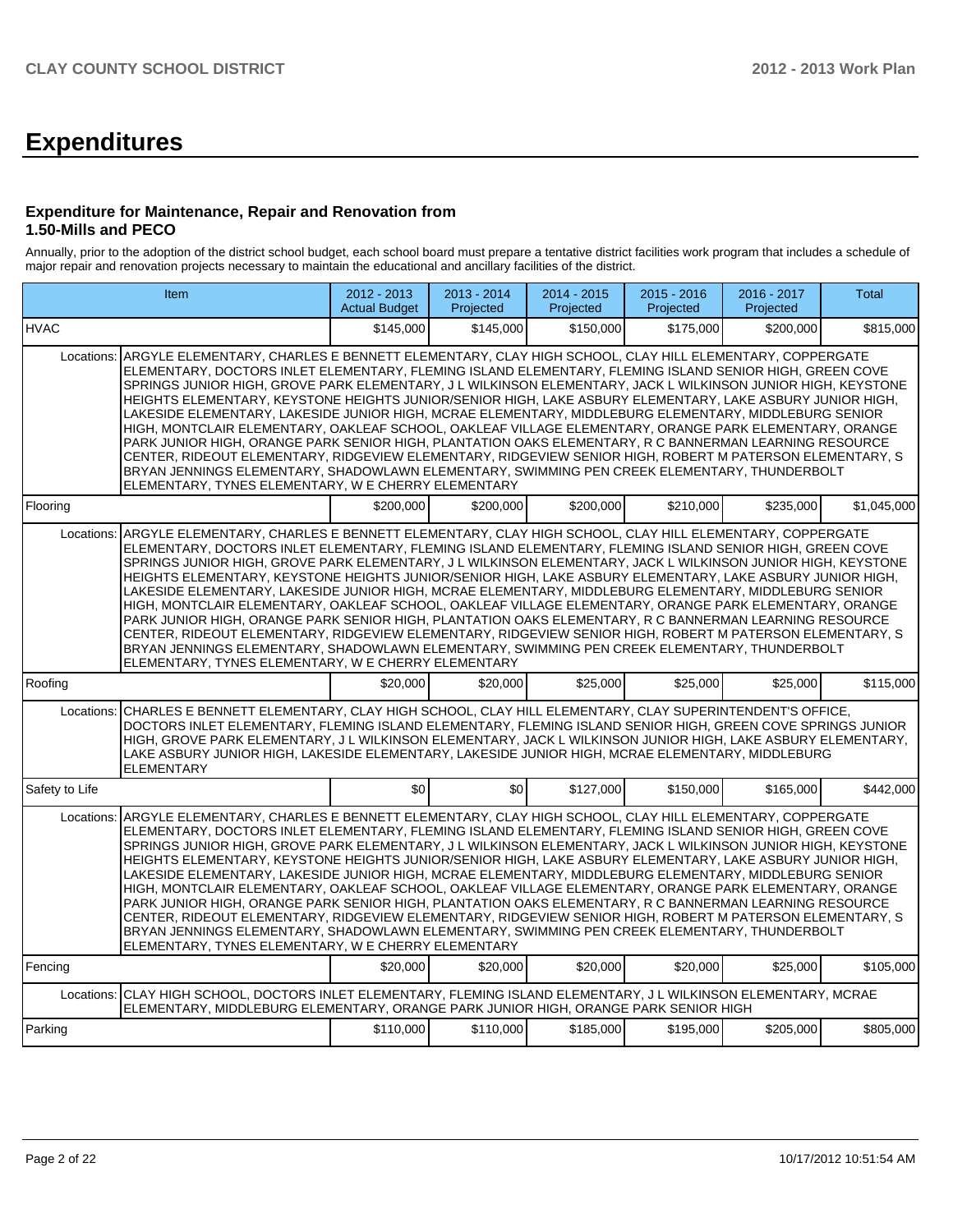| \$65,000<br>\$65,000<br>Electrical<br>\$80,000<br>\$90,000<br>\$90,000<br>ARGYLE ELEMENTARY, CHARLES E BENNETT ELEMENTARY, CLAY HIGH SCHOOL, CLAY HILL ELEMENTARY, COPPERGATE<br>Locations:<br>ELEMENTARY, DOCTORS INLET ELEMENTARY, FLEMING ISLAND ELEMENTARY, FLEMING ISLAND SENIOR HIGH, GREEN COVE<br>SPRINGS JUNIOR HIGH, GROVE PARK ELEMENTARY, J L WILKINSON ELEMENTARY, JACK L WILKINSON JUNIOR HIGH, KEYSTONE<br>HEIGHTS ELEMENTARY, KEYSTONE HEIGHTS JUNIOR/SENIOR HIGH, LAKE ASBURY ELEMENTARY, LAKE ASBURY JUNIOR HIGH,<br>LAKESIDE ELEMENTARY, LAKESIDE JUNIOR HIGH, MCRAE ELEMENTARY, MIDDLEBURG ELEMENTARY, MIDDLEBURG SENIOR<br>HIGH, MONTCLAIR ELEMENTARY, OAKLEAF SCHOOL, OAKLEAF VILLAGE ELEMENTARY, ORANGE PARK ELEMENTARY, ORANGE<br>PARK JUNIOR HIGH, ORANGE PARK SENIOR HIGH, PLANTATION OAKS ELEMENTARY, R C BANNERMAN LEARNING RESOURCE<br>CENTER, RIDEOUT ELEMENTARY, RIDGEVIEW ELEMENTARY, RIDGEVIEW SENIOR HIGH, ROBERT M PATERSON ELEMENTARY, S<br>BRYAN JENNINGS ELEMENTARY, SHADOWLAWN ELEMENTARY, SWIMMING PEN CREEK ELEMENTARY, THUNDERBOLT<br>ELEMENTARY, TYNES ELEMENTARY, W E CHERRY ELEMENTARY<br>\$10,000<br>\$10,000<br>\$20,000<br>\$20,000<br>Fire Alarm<br>\$25,000<br>ARGYLE ELEMENTARY, CHARLES E BENNETT ELEMENTARY, CLAY HIGH SCHOOL, CLAY HILL ELEMENTARY, COPPERGATE<br>Locations:<br>ELEMENTARY, DOCTORS INLET ELEMENTARY, FLEMING ISLAND ELEMENTARY, FLEMING ISLAND SENIOR HIGH, GREEN COVE<br>SPRINGS JUNIOR HIGH, GROVE PARK ELEMENTARY, J L WILKINSON ELEMENTARY, JACK L WILKINSON JUNIOR HIGH, KEYSTONE<br>HEIGHTS ELEMENTARY, KEYSTONE HEIGHTS JUNIOR/SENIOR HIGH, LAKE ASBURY ELEMENTARY, LAKE ASBURY JUNIOR HIGH,<br>LAKESIDE ELEMENTARY, LAKESIDE JUNIOR HIGH, MCRAE ELEMENTARY, MIDDLEBURG ELEMENTARY, MIDDLEBURG SENIOR<br>HIGH, MONTCLAIR ELEMENTARY, OAKLEAF SCHOOL, OAKLEAF VILLAGE ELEMENTARY, ORANGE PARK ELEMENTARY, ORANGE<br>PARK JUNIOR HIGH, ORANGE PARK SENIOR HIGH, PLANTATION OAKS ELEMENTARY, R C BANNERMAN LEARNING RESOURCE<br>CENTER, RIDEOUT ELEMENTARY, RIDGEVIEW ELEMENTARY, RIDGEVIEW SENIOR HIGH, ROBERT M PATERSON ELEMENTARY, S<br>BRYAN JENNINGS ELEMENTARY, SHADOWLAWN ELEMENTARY, SWIMMING PEN CREEK ELEMENTARY, THUNDERBOLT<br>ELEMENTARY, TYNES ELEMENTARY, W E CHERRY ELEMENTARY |
|----------------------------------------------------------------------------------------------------------------------------------------------------------------------------------------------------------------------------------------------------------------------------------------------------------------------------------------------------------------------------------------------------------------------------------------------------------------------------------------------------------------------------------------------------------------------------------------------------------------------------------------------------------------------------------------------------------------------------------------------------------------------------------------------------------------------------------------------------------------------------------------------------------------------------------------------------------------------------------------------------------------------------------------------------------------------------------------------------------------------------------------------------------------------------------------------------------------------------------------------------------------------------------------------------------------------------------------------------------------------------------------------------------------------------------------------------------------------------------------------------------------------------------------------------------------------------------------------------------------------------------------------------------------------------------------------------------------------------------------------------------------------------------------------------------------------------------------------------------------------------------------------------------------------------------------------------------------------------------------------------------------------------------------------------------------------------------------------------------------------------------------------------------------------------------------------------------------------------------------------------------------------------|
|                                                                                                                                                                                                                                                                                                                                                                                                                                                                                                                                                                                                                                                                                                                                                                                                                                                                                                                                                                                                                                                                                                                                                                                                                                                                                                                                                                                                                                                                                                                                                                                                                                                                                                                                                                                                                                                                                                                                                                                                                                                                                                                                                                                                                                                                            |
|                                                                                                                                                                                                                                                                                                                                                                                                                                                                                                                                                                                                                                                                                                                                                                                                                                                                                                                                                                                                                                                                                                                                                                                                                                                                                                                                                                                                                                                                                                                                                                                                                                                                                                                                                                                                                                                                                                                                                                                                                                                                                                                                                                                                                                                                            |
|                                                                                                                                                                                                                                                                                                                                                                                                                                                                                                                                                                                                                                                                                                                                                                                                                                                                                                                                                                                                                                                                                                                                                                                                                                                                                                                                                                                                                                                                                                                                                                                                                                                                                                                                                                                                                                                                                                                                                                                                                                                                                                                                                                                                                                                                            |
|                                                                                                                                                                                                                                                                                                                                                                                                                                                                                                                                                                                                                                                                                                                                                                                                                                                                                                                                                                                                                                                                                                                                                                                                                                                                                                                                                                                                                                                                                                                                                                                                                                                                                                                                                                                                                                                                                                                                                                                                                                                                                                                                                                                                                                                                            |
| Telephone/Intercom System<br>\$0<br>\$0<br>\$0<br>\$0                                                                                                                                                                                                                                                                                                                                                                                                                                                                                                                                                                                                                                                                                                                                                                                                                                                                                                                                                                                                                                                                                                                                                                                                                                                                                                                                                                                                                                                                                                                                                                                                                                                                                                                                                                                                                                                                                                                                                                                                                                                                                                                                                                                                                      |
| Locations: No Locations for this expenditure.                                                                                                                                                                                                                                                                                                                                                                                                                                                                                                                                                                                                                                                                                                                                                                                                                                                                                                                                                                                                                                                                                                                                                                                                                                                                                                                                                                                                                                                                                                                                                                                                                                                                                                                                                                                                                                                                                                                                                                                                                                                                                                                                                                                                                              |
| <b>Closed Circuit Television</b><br>\$5,000<br>\$5,000<br>\$5,000<br>\$5,000                                                                                                                                                                                                                                                                                                                                                                                                                                                                                                                                                                                                                                                                                                                                                                                                                                                                                                                                                                                                                                                                                                                                                                                                                                                                                                                                                                                                                                                                                                                                                                                                                                                                                                                                                                                                                                                                                                                                                                                                                                                                                                                                                                                               |
| CHARLES E BENNETT ELEMENTARY, CLAY HIGH SCHOOL, CLAY HILL ELEMENTARY, CLAY SUPERINTENDENT'S OFFICE,<br>Locations:<br>COPPERGATE ELEMENTARY, DOCTORS INLET ELEMENTARY, FLEMING ISLAND ELEMENTARY, FLEMING ISLAND SENIOR HIGH,<br>FOOD SERVICES STORAGE, GREEN COVE SPRINGS JUNIOR HIGH, GROVE PARK ELEMENTARY, HARRIS C LONG<br>ADMINISTRATION, J L WILKINSON ELEMENTARY, JACK L WILKINSON JUNIOR HIGH, KEYSTONE HEIGHTS ELEMENTARY,<br>KEYSTONE HEIGHTS JUNIOR/SENIOR HIGH, KEYSTONE TRANSPORTATION, LAKE ASBURY ELEMENTARY, LAKE ASBURY JUNIOR<br>HIGH, LAKESIDE ELEMENTARY, LAKESIDE JUNIOR HIGH, MCRAE ELEMENTARY, MIDDLEBURG ELEMENTARY, MIDDLEBURG<br>SENIOR HIGH, MIDDLEBURG TRANSPORTATION, OAKLEAF HIGH SCHOOL, OAKLEAF SCHOOL, OAKLEAF VILLAGE ELEMENTARY,<br>ORANGE PARK ELEMENTARY, ORANGE PARK JUNIOR HIGH, ORANGE PARK SENIOR HIGH, SUPPORT SERVICES AG LOT,<br>SUPPORT SERVICES CENTER, SWIMMING PEN CREEK ELEMENTARY, THUNDERBOLT ELEMENTARY, TYNES ELEMENTARY, W E<br>CHERRY ELEMENTARY                                                                                                                                                                                                                                                                                                                                                                                                                                                                                                                                                                                                                                                                                                                                                                                                                                                                                                                                                                                                                                                                                                                                                                                                                                                                    |
| \$30,000                                                                                                                                                                                                                                                                                                                                                                                                                                                                                                                                                                                                                                                                                                                                                                                                                                                                                                                                                                                                                                                                                                                                                                                                                                                                                                                                                                                                                                                                                                                                                                                                                                                                                                                                                                                                                                                                                                                                                                                                                                                                                                                                                                                                                                                                   |
| Paint<br>\$30,000<br>\$50,000<br>\$55,000<br>\$65,000                                                                                                                                                                                                                                                                                                                                                                                                                                                                                                                                                                                                                                                                                                                                                                                                                                                                                                                                                                                                                                                                                                                                                                                                                                                                                                                                                                                                                                                                                                                                                                                                                                                                                                                                                                                                                                                                                                                                                                                                                                                                                                                                                                                                                      |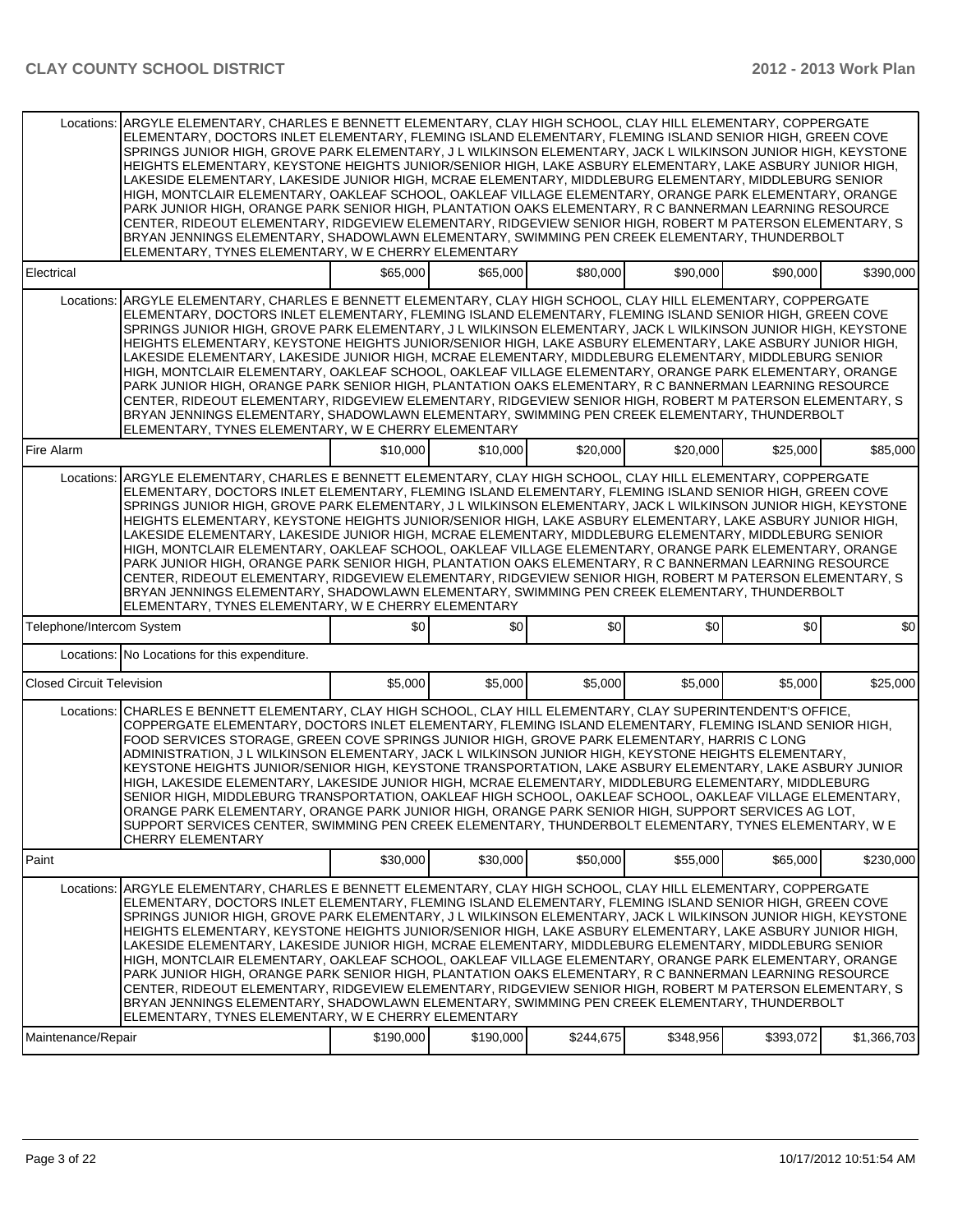| Locations: ADMINISTRATIVE OFFICES ORANGE PARK ANNEX, ARGYLE ELEMENTARY, CHARLES E BENNETT ELEMENTARY, CLAY HIGH |           |           |             |             |             |             |
|-----------------------------------------------------------------------------------------------------------------|-----------|-----------|-------------|-------------|-------------|-------------|
| SCHOOL, CLAY HILL ELEMENTARY, CLAY SUPERINTENDENT'S OFFICE, COPPERGATE ELEMENTARY, DOCTORS INLET                |           |           |             |             |             |             |
| ELEMENTARY, FLEMING ISLAND ELEMENTARY, FLEMING ISLAND SENIOR HIGH, FOOD SERVICES STORAGE, GREEN COVE            |           |           |             |             |             |             |
| SPRINGS JUNIOR HIGH, GROVE PARK ELEMENTARY, HARRIS C LONG ADMINISTRATION, J L WILKINSON ELEMENTARY, JACK L      |           |           |             |             |             |             |
| IWILKINSON JUNIOR HIGH. KEYSTONE HEIGHTS ELEMENTARY. KEYSTONE HEIGHTS JUNIOR/SENIOR HIGH. KEYSTONE              |           |           |             |             |             |             |
| TRANSPORTATION, LAKE ASBURY ELEMENTARY, LAKE ASBURY JUNIOR HIGH, LAKESIDE ELEMENTARY, LAKESIDE JUNIOR HIGH,     |           |           |             |             |             |             |
| IMCRAE ELEMENTARY, MIDDLEBURG ELEMENTARY, MIDDLEBURG SENIOR HIGH, MIDDLEBURG TRANSPORTATION, MONTCLAIR          |           |           |             |             |             |             |
| ELEMENTARY, OAKLEAF HIGH SCHOOL, OAKLEAF SCHOOL, OAKLEAF VILLAGE ELEMENTARY, ORANGE PARK ELEMENTARY,            |           |           |             |             |             |             |
| ORANGE PARK JUNIOR HIGH, ORANGE PARK SENIOR HIGH, PLANTATION OAKS ELEMENTARY, R C BANNERMAN LEARNING            |           |           |             |             |             |             |
| IRESOURCE CENTER, RIDEOUT ELEMENTARY, RIDGEVIEW ELEMENTARY, RIDGEVIEW SENIOR HIGH, ROBERT M PATERSON            |           |           |             |             |             |             |
| IELEMENTARY, S BRYAN JENNINGS ELEMENTARY, SCHOOL BUS GARAGE, SHADOWLAWN ELEMENTARY, SUPPORT SERVICES AG         |           |           |             |             |             |             |
| LOT. SUPPORT SERVICES CENTER. SWIMMING PEN CREEK ELEMENTARY. THUNDERBOLT ELEMENTARY. TYNES ELEMENTARY. WI       |           |           |             |             |             |             |
| <b>LE CHERRY ELEMENTARY</b>                                                                                     |           |           |             |             |             |             |
| Sub Total:                                                                                                      | \$795,000 | \$795,000 | \$1,106,675 | \$1,293,956 | \$1,433,072 | \$5,423,703 |

| <b>IPECO Maintenance Expenditures</b> | \$0         | \$0          | \$1.261.675      | \$1.478.956      | \$1.633.072 | \$4,373,703 |
|---------------------------------------|-------------|--------------|------------------|------------------|-------------|-------------|
| 1.50 Mill Sub Total: I                | \$1,050,000 | ا 1,050,000∎ | \$0 <sub>1</sub> | \$0 <sub>1</sub> | ا 30        | \$2,100,000 |

|                             | <b>Other Items</b>                                                                                                                                                                                                                                                                                                                                                                                                                                                                                                                                                                                                                                                                                                                                                                                                                                                                                                                                                                                                        | $2012 - 2013$<br><b>Actual Budget</b> | $2013 - 2014$<br>Projected | $2014 - 2015$<br>Projected | $2015 - 2016$<br>Projected | $2016 - 2017$<br>Projected | <b>Total</b> |
|-----------------------------|---------------------------------------------------------------------------------------------------------------------------------------------------------------------------------------------------------------------------------------------------------------------------------------------------------------------------------------------------------------------------------------------------------------------------------------------------------------------------------------------------------------------------------------------------------------------------------------------------------------------------------------------------------------------------------------------------------------------------------------------------------------------------------------------------------------------------------------------------------------------------------------------------------------------------------------------------------------------------------------------------------------------------|---------------------------------------|----------------------------|----------------------------|----------------------------|----------------------------|--------------|
|                             | Relocatable Comprehensive Renovation                                                                                                                                                                                                                                                                                                                                                                                                                                                                                                                                                                                                                                                                                                                                                                                                                                                                                                                                                                                      | \$125,000                             | \$125,000                  | \$100,000                  | \$120,000                  | \$130,000                  | \$600,000    |
|                             | Locations ARGYLE ELEMENTARY, CHARLES E BENNETT ELEMENTARY, CLAY HIGH SCHOOL, CLAY HILL ELEMENTARY, COPPERGATE<br>ELEMENTARY, DOCTORS INLET ELEMENTARY, FLEMING ISLAND ELEMENTARY, FLEMING ISLAND SENIOR HIGH, GREEN COVE<br>SPRINGS JUNIOR HIGH, GROVE PARK ELEMENTARY, J L WILKINSON ELEMENTARY, JACK L WILKINSON JUNIOR HIGH,<br>KEYSTONE HEIGHTS ELEMENTARY. KEYSTONE HEIGHTS JUNIOR/SENIOR HIGH. LAKE ASBURY ELEMENTARY. LAKE ASBURY<br>JUNIOR HIGH, LAKESIDE ELEMENTARY, LAKESIDE JUNIOR HIGH, MCRAE ELEMENTARY, MIDDLEBURG ELEMENTARY,<br>MIDDLEBURG SENIOR HIGH, MONTCLAIR ELEMENTARY, OAKLEAF SCHOOL, OAKLEAF VILLAGE ELEMENTARY, ORANGE PARK<br>ELEMENTARY, ORANGE PARK JUNIOR HIGH, ORANGE PARK SENIOR HIGH, R C BANNERMAN LEARNING RESOURCE CENTER,<br>RIDEOUT ELEMENTARY, RIDGEVIEW ELEMENTARY, RIDGEVIEW SENIOR HIGH, ROBERT M PATERSON ELEMENTARY, S BRYAN<br>JENNINGS ELEMENTARY, SHADOWLAWN ELEMENTARY, SWIMMING PEN CREEK ELEMENTARY, THUNDERBOLT ELEMENTARY,<br>TYNES ELEMENTARY, W E CHERRY ELEMENTARY |                                       |                            |                            |                            |                            |              |
| Doors                       |                                                                                                                                                                                                                                                                                                                                                                                                                                                                                                                                                                                                                                                                                                                                                                                                                                                                                                                                                                                                                           | \$50,000                              | \$50,000                   | \$25,000                   | \$25,000                   | \$30,000                   | \$180,000    |
|                             | Locations ARGYLE ELEMENTARY, CHARLES E BENNETT ELEMENTARY, CLAY HIGH SCHOOL, CLAY HILL ELEMENTARY, COPPERGATE<br>ELEMENTARY, DOCTORS INLET ELEMENTARY, FLEMING ISLAND ELEMENTARY, FLEMING ISLAND SENIOR HIGH, GREEN COVE<br>SPRINGS JUNIOR HIGH, GROVE PARK ELEMENTARY, J L WILKINSON ELEMENTARY, JACK L WILKINSON JUNIOR HIGH,<br>KEYSTONE HEIGHTS ELEMENTARY, KEYSTONE HEIGHTS JUNIOR/SENIOR HIGH, LAKE ASBURY ELEMENTARY, LAKE ASBURY<br>JUNIOR HIGH, LAKESIDE ELEMENTARY, LAKESIDE JUNIOR HIGH, MCRAE ELEMENTARY, MIDDLEBURG ELEMENTARY,<br>MIDDLEBURG SENIOR HIGH, MONTCLAIR ELEMENTARY, OAKLEAF SCHOOL, OAKLEAF VILLAGE ELEMENTARY, ORANGE PARK<br>ELEMENTARY, ORANGE PARK JUNIOR HIGH, ORANGE PARK SENIOR HIGH, R C BANNERMAN LEARNING RESOURCE CENTER,<br>RIDEOUT ELEMENTARY, RIDGEVIEW ELEMENTARY, RIDGEVIEW SENIOR HIGH, ROBERT M PATERSON ELEMENTARY, S BRYAN<br>JENNINGS ELEMENTARY, SHADOWLAWN ELEMENTARY, SWIMMING PEN CREEK ELEMENTARY, THUNDERBOLT ELEMENTARY,<br>TYNES ELEMENTARY, W E CHERRY ELEMENTARY |                                       |                            |                            |                            |                            |              |
| <b>Covered Walkways</b>     |                                                                                                                                                                                                                                                                                                                                                                                                                                                                                                                                                                                                                                                                                                                                                                                                                                                                                                                                                                                                                           | \$5.000                               | \$5,000                    | \$15,000                   | \$20,000                   | \$20,000                   | \$65,000     |
|                             | Locations CLAY HIGH SCHOOL, DOCTORS INLET ELEMENTARY, J L WILKINSON ELEMENTARY, JACK L WILKINSON JUNIOR HIGH,<br>KEYSTONE HEIGHTS JUNIOR/SENIOR HIGH, LAKESIDE ELEMENTARY, LAKESIDE JUNIOR HIGH, MONTCLAIR ELEMENTARY,<br>RIDGEVIEW ELEMENTARY, S BRYAN JENNINGS ELEMENTARY, TYNES ELEMENTARY                                                                                                                                                                                                                                                                                                                                                                                                                                                                                                                                                                                                                                                                                                                             |                                       |                            |                            |                            |                            |              |
| <b>Waste Water Contract</b> |                                                                                                                                                                                                                                                                                                                                                                                                                                                                                                                                                                                                                                                                                                                                                                                                                                                                                                                                                                                                                           | \$0                                   | \$0                        | \$15,000                   | \$20,000                   | \$20,000                   | \$55,000     |
|                             | Locations ARGYLE ELEMENTARY, CHARLES E BENNETT ELEMENTARY, CLAY HIGH SCHOOL, CLAY HILL ELEMENTARY, COPPERGATE<br>ELEMENTARY, DOCTORS INLET ELEMENTARY, FLEMING ISLAND ELEMENTARY, FLEMING ISLAND SENIOR HIGH, GREEN COVE<br>SPRINGS JUNIOR HIGH, GROVE PARK ELEMENTARY, J L WILKINSON ELEMENTARY, JACK L WILKINSON JUNIOR HIGH,<br>KEYSTONE HEIGHTS ELEMENTARY, KEYSTONE HEIGHTS JUNIOR/SENIOR HIGH, LAKE ASBURY ELEMENTARY, LAKE ASBURY<br>JUNIOR HIGH, LAKESIDE ELEMENTARY, LAKESIDE JUNIOR HIGH, MCRAE ELEMENTARY, MIDDLEBURG ELEMENTARY,<br>MIDDLEBURG SENIOR HIGH, MONTCLAIR ELEMENTARY, OAKLEAF SCHOOL, OAKLEAF VILLAGE ELEMENTARY, ORANGE PARK<br>ELEMENTARY, ORANGE PARK JUNIOR HIGH, ORANGE PARK SENIOR HIGH, R C BANNERMAN LEARNING RESOURCE CENTER,<br>RIDEOUT ELEMENTARY. RIDGEVIEW ELEMENTARY. RIDGEVIEW SENIOR HIGH. ROBERT M PATERSON ELEMENTARY. S BRYAN<br>JENNINGS ELEMENTARY, SHADOWLAWN ELEMENTARY, SWIMMING PEN CREEK ELEMENTARY, THUNDERBOLT ELEMENTARY,<br>TYNES ELEMENTARY, W E CHERRY ELEMENTARY |                                       |                            |                            |                            |                            |              |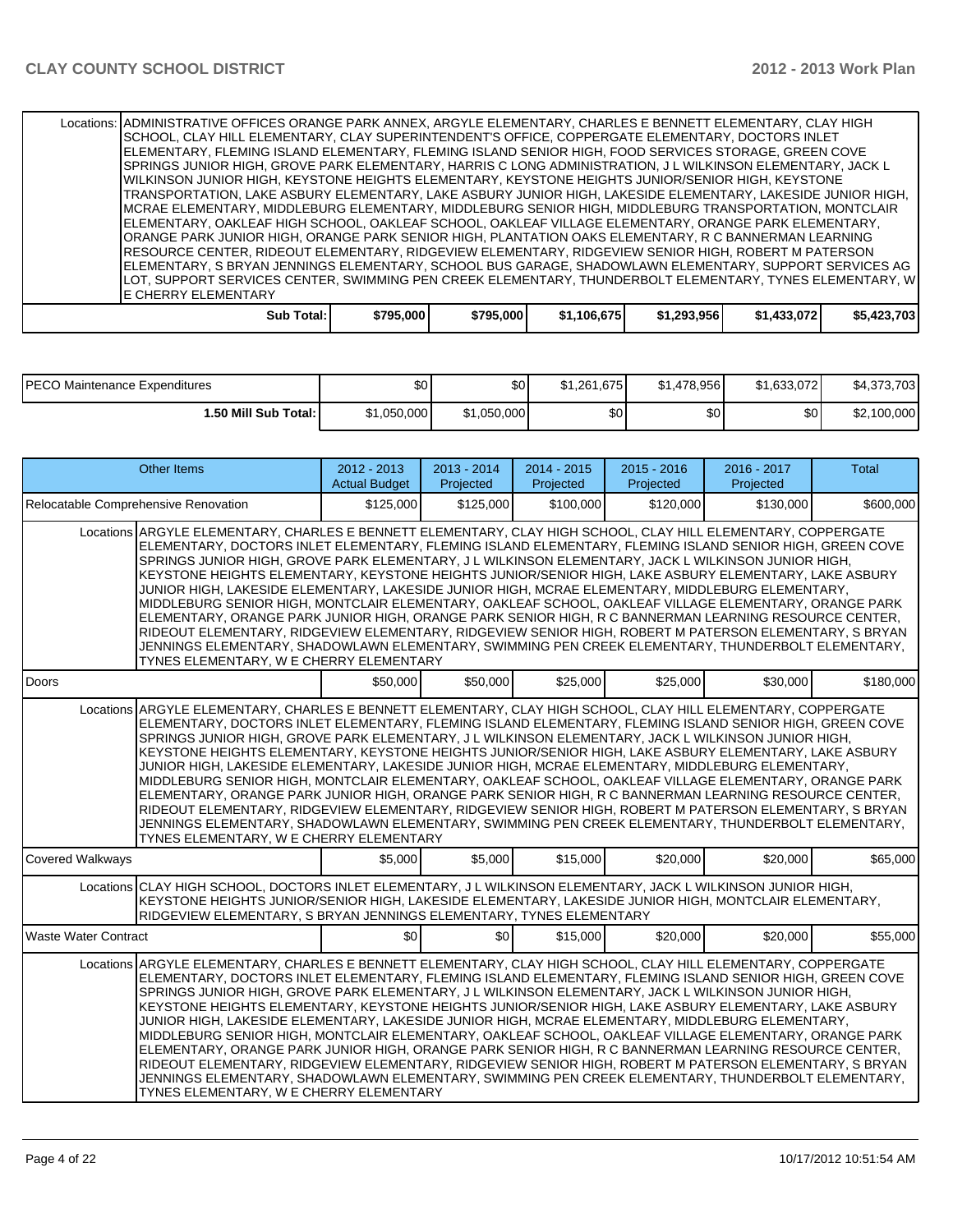| <b>IElevators</b> |                                                                                                | \$75,000    | \$75,000    | \$0         | \$0         | \$0 <sub>1</sub> | \$150,000   |  |
|-------------------|------------------------------------------------------------------------------------------------|-------------|-------------|-------------|-------------|------------------|-------------|--|
|                   | Locations LAKESIDE JUNIOR HIGH, OAKLEAF SCHOOL, ORANGE PARK JUNIOR HIGH, W E CHERRY ELEMENTARY |             |             |             |             |                  |             |  |
|                   | Total:                                                                                         | \$1,050,000 | \$1.050.000 | \$1,261,675 | \$1,478,956 | \$1,633,072      | \$6,473,703 |  |

#### **Local 1.50 Mill Expenditure For Maintenance, Repair and Renovation**

Anticipated expenditures expected from local funding sources over the years covered by the current work plan.

| Item                                                         | 2012 - 2013<br><b>Actual Budget</b> | $2013 - 2014$<br>Projected | $2014 - 2015$<br>Projected | 2015 - 2016<br>Projected | 2016 - 2017<br>Projected | <b>Total</b> |
|--------------------------------------------------------------|-------------------------------------|----------------------------|----------------------------|--------------------------|--------------------------|--------------|
| Remaining Maint and Repair from 1.5 Mills                    | \$1,050,000                         | \$1,050,000                | \$0                        | \$0                      | \$0                      | \$2,100,000  |
| Maintenance/Repair Salaries                                  | \$2,500,000                         | \$2,000,000                | \$1,500,000                | \$1,000,000              | \$1,000,000              | \$8,000,000  |
| School Bus Purchases                                         | \$1,355,284                         | \$1,445,722                | \$2,021,582                | \$2,791,760              | \$3,875,136              | \$11,489,484 |
| <b>Other Vehicle Purchases</b>                               | \$0                                 | \$0                        | \$0                        | \$0                      | \$0                      | \$0          |
| Capital Outlay Equipment                                     | \$300,000                           | \$300,000                  | \$300,000                  | \$300,000                | \$300,000                | \$1,500,000  |
| <b>Rent/Lease Payments</b>                                   | \$0                                 | \$0                        | \$0                        | \$0                      | \$0                      | \$0          |
| <b>COP Debt Service</b>                                      | \$5,438,946                         | \$5,445,158                | \$5,441,708                | \$5,440,533              | \$5,437,008              | \$27,203,353 |
| Rent/Lease Relocatables                                      | \$0                                 | \$0                        | \$0                        | \$0                      | \$0                      | \$0          |
| <b>Environmental Problems</b>                                | \$0                                 | \$0                        | \$0                        | \$0                      | \$0                      | \$0          |
| s.1011.14 Debt Service                                       | \$0                                 | \$0                        | \$0                        | \$0                      | \$0                      | \$0          |
| <b>Special Facilities Construction Account</b>               | \$175,543                           | \$175,543                  | \$175,543                  | \$175,543                | \$175,543                | \$877,715    |
| Premiums for Property Casualty Insurance - 1011.71<br>(4a,b) | \$350,000                           | \$350,000                  | \$350,000                  | \$350,000                | \$350,000                | \$1,750,000  |
| Qualified School Construction Bonds (QSCB)                   | \$0                                 | \$0                        | \$0                        | \$0                      | \$0                      | \$0          |
| Qualified Zone Academy Bonds (QZAB)                          | \$0                                 | \$0                        | \$0                        | \$0                      | \$0                      | \$0          |
| <b>District Wide Technology</b>                              | \$2,064,315                         | \$1,400,000                | \$1,400,000                | \$1,400,000              | \$1,400,000              | \$7,664,315  |
| <b>Local Expenditure Totals:</b>                             | \$13,234,088                        | \$12,166,423               | \$11,188,833               | \$11,457,836             | \$12,537,687             | \$60,584,867 |

# **Revenue**

### **1.50 Mill Revenue Source**

Schedule of Estimated Capital Outlay Revenue from each currently approved source which is estimated to be available for expenditures on the projects included in the tentative district facilities work program. All amounts are NET after considering carryover balances, interest earned, new COP's, 1011.14 and 1011.15 loans, etc. Districts cannot use 1.5-Mill funds for salaries except for those explicitly associated with maintenance/repair projects. (1011.71 (5), F.S.)

| <b>Item</b>                                                                         | Fund | $2012 - 2013$<br><b>Actual Value</b> | $2013 - 2014$<br>Projected | $2014 - 2015$<br>Projected | $2015 - 2016$<br>Projected | $2016 - 2017$<br>Projected | Total            |
|-------------------------------------------------------------------------------------|------|--------------------------------------|----------------------------|----------------------------|----------------------------|----------------------------|------------------|
| $(1)$ Non-exempt property<br>lassessed valuation                                    |      | \$8,994,626,566                      | \$8,994,626,566            | \$8,994,626,566            | \$8,994,626,566            | \$8,994,626,566            | \$44,973,132,830 |
| $(2)$ The Millege projected for<br>discretionary capital outlay per<br>ls.1011.71   |      | 1.50                                 | .501                       | 1.50                       | 1.50 <sub>l</sub>          | 1.50                       |                  |
| $(3)$ Full value of the 1.50-Mill<br>discretionary capital outlay per<br>ls.1011.71 |      | \$15,110,973                         | \$15.110.973               | \$15, 110, 973             | \$15,110,973               | \$15,110,973               | \$75,554,865     |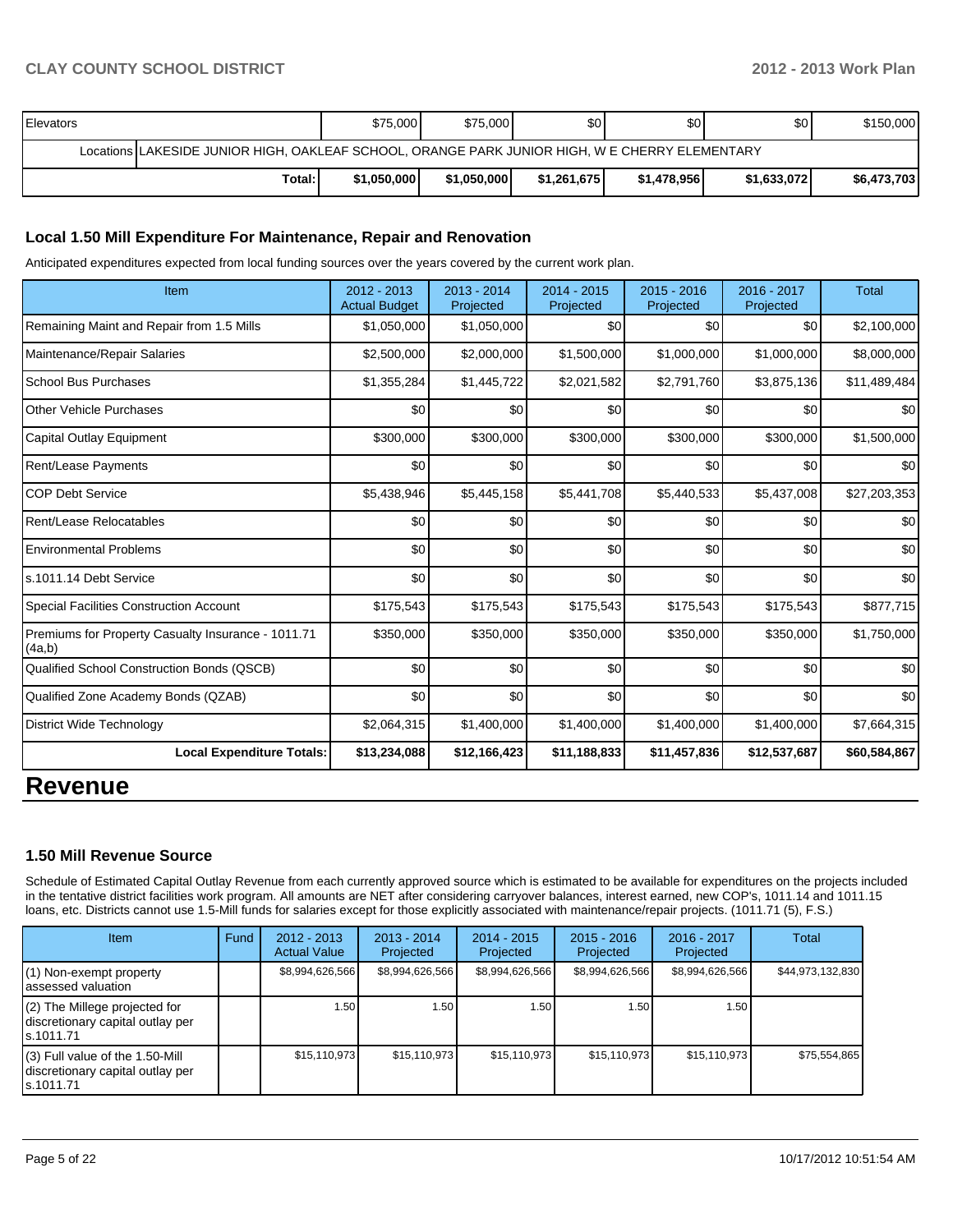| $\mathsf{I}(\mathsf{4})$ Value of the portion of the 1.50 $\mathsf{I}$<br>-Mill ACTUALLY levied | 370 | \$12.952.262 | \$12,952,262 | \$12.952.262 | \$12,952,262 | \$12.952.262 | \$64.761.310 |
|-------------------------------------------------------------------------------------------------|-----|--------------|--------------|--------------|--------------|--------------|--------------|
| $(5)$ Difference of lines (3) and (4)                                                           |     | \$2,158,711  | \$2,158,711  | \$2,158,711  | \$2,158,711  | \$2,158,711  | \$10.793.555 |

### **PECO Revenue Source**

The figure in the row designated "PECO Maintenance" will be subtracted from funds available for new construction because PECO maintenance dollars cannot be used for new construction.

| Item                                 | Fund | $2012 - 2013$<br><b>Actual Budget</b> | $2013 - 2014$<br>Projected | $2014 - 2015$<br>Projected | $2015 - 2016$<br>Projected | 2016 - 2017<br>Projected | Total       |
|--------------------------------------|------|---------------------------------------|----------------------------|----------------------------|----------------------------|--------------------------|-------------|
| <b>IPECO New Construction</b>        | 340  | \$0                                   | \$0                        | \$117.455                  | \$39,794                   | \$0                      | \$157,249   |
| <b>PECO Maintenance Expenditures</b> |      | \$0                                   | \$0                        | \$1,261,675                | \$1,478,956                | \$1,633,072              | \$4,373,703 |
|                                      |      | \$0                                   | \$0                        | \$1,379,130                | \$1,518,750                | \$1,633,072              | \$4,530,952 |

### **CO & DS Revenue Source**

Revenue from Capital Outlay and Debt Service funds.

| <b>Item</b>                                     | Fund | $2012 - 2013$<br><b>Actual Budget</b> | $2013 - 2014$<br>Projected | $2014 - 2015$<br>Projected | $2015 - 2016$<br>Projected | $2016 - 2017$<br>Projected | Total       |
|-------------------------------------------------|------|---------------------------------------|----------------------------|----------------------------|----------------------------|----------------------------|-------------|
| CO & DS Cash Flow-through<br><b>Distributed</b> | 360  | \$400.203                             | \$400,203                  | \$400.203                  | \$400.203                  | \$400,203                  | \$2,001,015 |
| CO & DS Interest on<br>Undistributed CO         | 360  | \$14.303                              | \$14.303                   | \$14.303                   | \$14.303                   | \$14,303                   | \$71,515    |
|                                                 |      | \$414,506                             | \$414,506                  | \$414,506                  | \$414.506                  | \$414.506                  | \$2,072,530 |

#### **Fair Share Revenue Source**

All legally binding commitments for proportionate fair-share mitigation for impacts on public school facilities must be included in the 5-year district work program.

Nothing reported for this section.

#### **Sales Surtax Referendum**

Specific information about any referendum for a 1-cent or ½-cent surtax referendum during the previous year.

**Did the school district hold a surtax referendum during the past fiscal year 2011 - 2012?**

No

#### **Additional Revenue Source**

Any additional revenue sources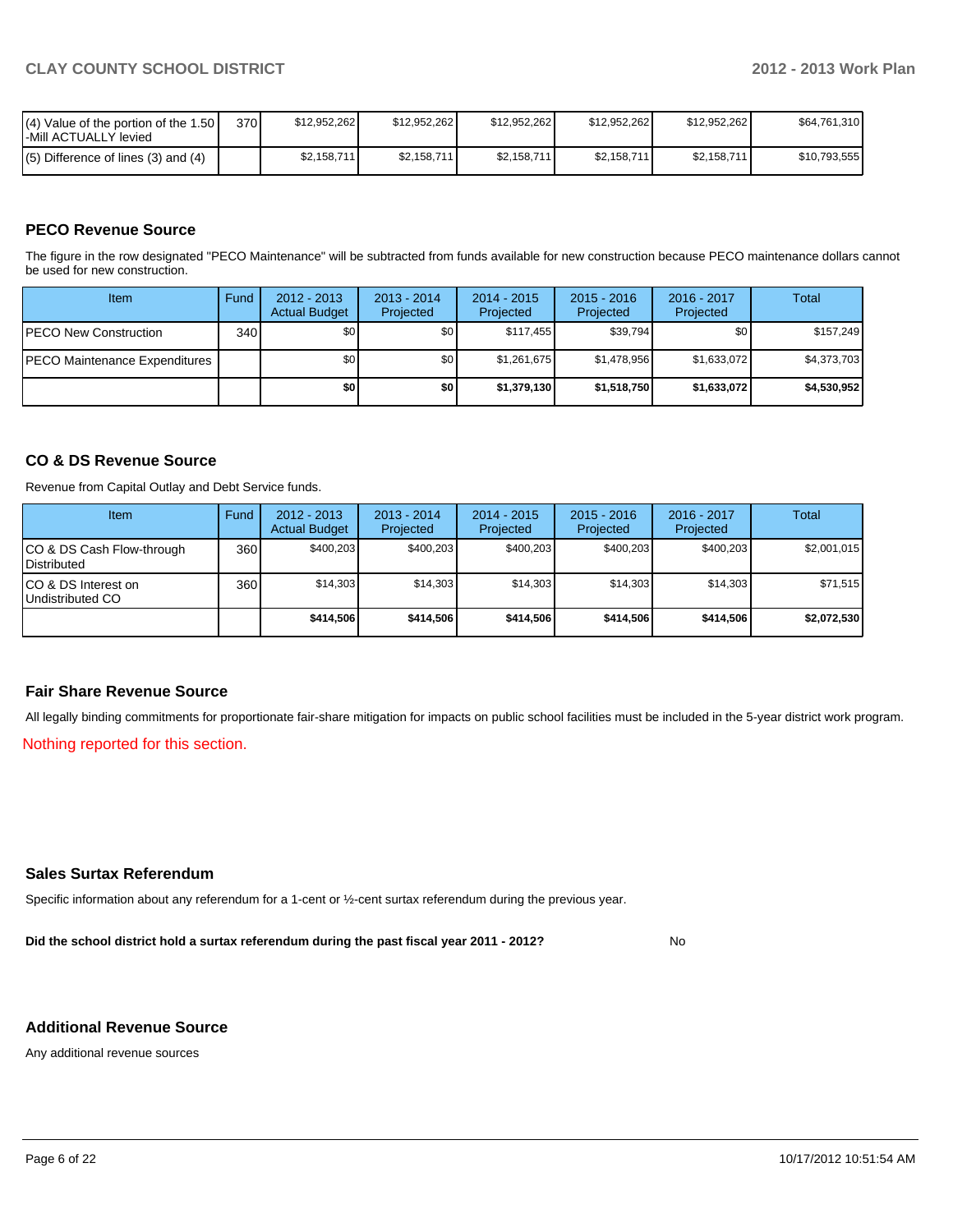| Item                                                                                                                      | 2012 - 2013<br><b>Actual Value</b> | 2013 - 2014<br>Projected | 2014 - 2015<br>Projected | 2015 - 2016<br>Projected | 2016 - 2017<br>Projected | <b>Total</b>     |
|---------------------------------------------------------------------------------------------------------------------------|------------------------------------|--------------------------|--------------------------|--------------------------|--------------------------|------------------|
| Proceeds from a s.1011.14/15 F.S. Loans                                                                                   | \$0                                | \$0                      | \$0                      | \$0                      | \$0                      | \$0              |
| District Bonds - Voted local bond<br>referendum proceeds per s.9, Art VII<br><b>State Constitution</b>                    | \$0                                | \$0                      | \$0                      | \$0                      | \$0                      | \$0              |
| Proceeds from Special Act Bonds                                                                                           | \$0                                | \$0                      | \$0                      | \$0                      | \$0                      | \$0              |
| Estimated Revenue from CO & DS Bond<br>Sale                                                                               | \$0                                | \$0                      | \$0                      | \$0                      | \$0                      | \$0              |
| Proceeds from Voted Capital<br>Improvements millage                                                                       | \$0                                | \$0                      | \$0                      | \$0                      | \$0                      | \$0 <sub>1</sub> |
| Other Revenue for Other Capital Projects                                                                                  | \$70,000                           | \$70,000                 | \$70,000                 | \$70,000                 | \$70,000                 | \$350,000        |
| Proceeds from 1/2 cent sales surtax<br>authorized by school board                                                         | \$0                                | \$0                      | \$0                      | \$0                      | \$0                      | \$0              |
| Proceeds from local governmental<br>infrastructure sales surtax                                                           | \$2,064,315                        | \$1,400,000              | \$1,400,000              | \$1,400,000              | \$1,400,000              | \$7,664,315      |
| Proceeds from Certificates of<br>Participation (COP's) Sale                                                               | \$0                                | \$0                      | \$0                      | \$0                      | \$0                      | \$0              |
| Classrooms First Bond proceeds amount<br>authorized in FY 1997-98                                                         | \$0                                | \$0                      | \$0                      | \$0                      | \$0                      | \$0              |
| <b>Classrooms for Kids</b>                                                                                                | \$0                                | \$0                      | \$0                      | \$0                      | \$0                      | \$0              |
| <b>District Equity Recognition</b>                                                                                        | \$0                                | \$0                      | \$0                      | \$0                      | \$0                      | \$0              |
| <b>Federal Grants</b>                                                                                                     | \$0                                | \$0                      | \$0                      | \$0                      | \$0                      | \$0              |
| Proportionate share mitigation (actual<br>cash revenue only, not in kind donations)                                       | \$0                                | \$0                      | \$0                      | \$0                      | \$0                      | \$0              |
| Impact fees received                                                                                                      | \$2,000,000                        | \$2,000,000              | \$2,000,000              | \$2,000,000              | \$2,000,000              | \$10,000,000     |
| Private donations                                                                                                         | \$0                                | \$0                      | \$0                      | \$0                      | \$0                      | \$0              |
| Grants from local governments or not-for-<br>profit organizations                                                         | \$0                                | \$0                      | \$0                      | \$0                      | \$0                      | \$0              |
| Interest, Including Profit On Investment                                                                                  | \$0                                | \$0                      | \$0                      | \$0                      | \$0                      | \$0              |
| Revenue from Bonds pledging proceeds<br>from 1 cent or 1/2 cent Sales Surtax                                              | \$0                                | \$0                      | \$0                      | \$0                      | \$0                      | \$0              |
| <b>Total Fund Balance Carried Forward</b>                                                                                 | \$5,098,108                        | \$1,140,697              | \$2,605,636              | \$5,925,620              | \$9,663,940              | \$24,434,001     |
| General Capital Outlay Obligated Fund<br><b>Balance Carried Forward From Total</b><br><b>Fund Balance Carried Forward</b> | \$0                                | \$0                      | \$0                      | \$0                      | \$0                      | \$0              |
| <b>Special Facilities Construction Account</b>                                                                            | \$0                                | \$0                      | \$0                      | \$0                      | \$0                      | \$0              |
| One Cent - 1/2 Cent Sales Surtax Debt<br>Service From Total Fund Balance Carried<br>Forward                               | \$0                                | \$0                      | \$0                      | \$0                      | \$0                      | \$0              |
| Capital Outlay Projects Funds Balance<br>Carried Forward From Total Fund<br><b>Balance Carried Forward</b>                | \$0                                | \$0                      | \$0                      | \$0                      | \$0                      | \$0              |
| <b>Subtotal</b>                                                                                                           | \$9,232,423                        | \$4,610,697              | \$6,075,636              | \$9,395,620              | \$13,133,940             | \$42,448,316     |

## **Total Revenue Summary**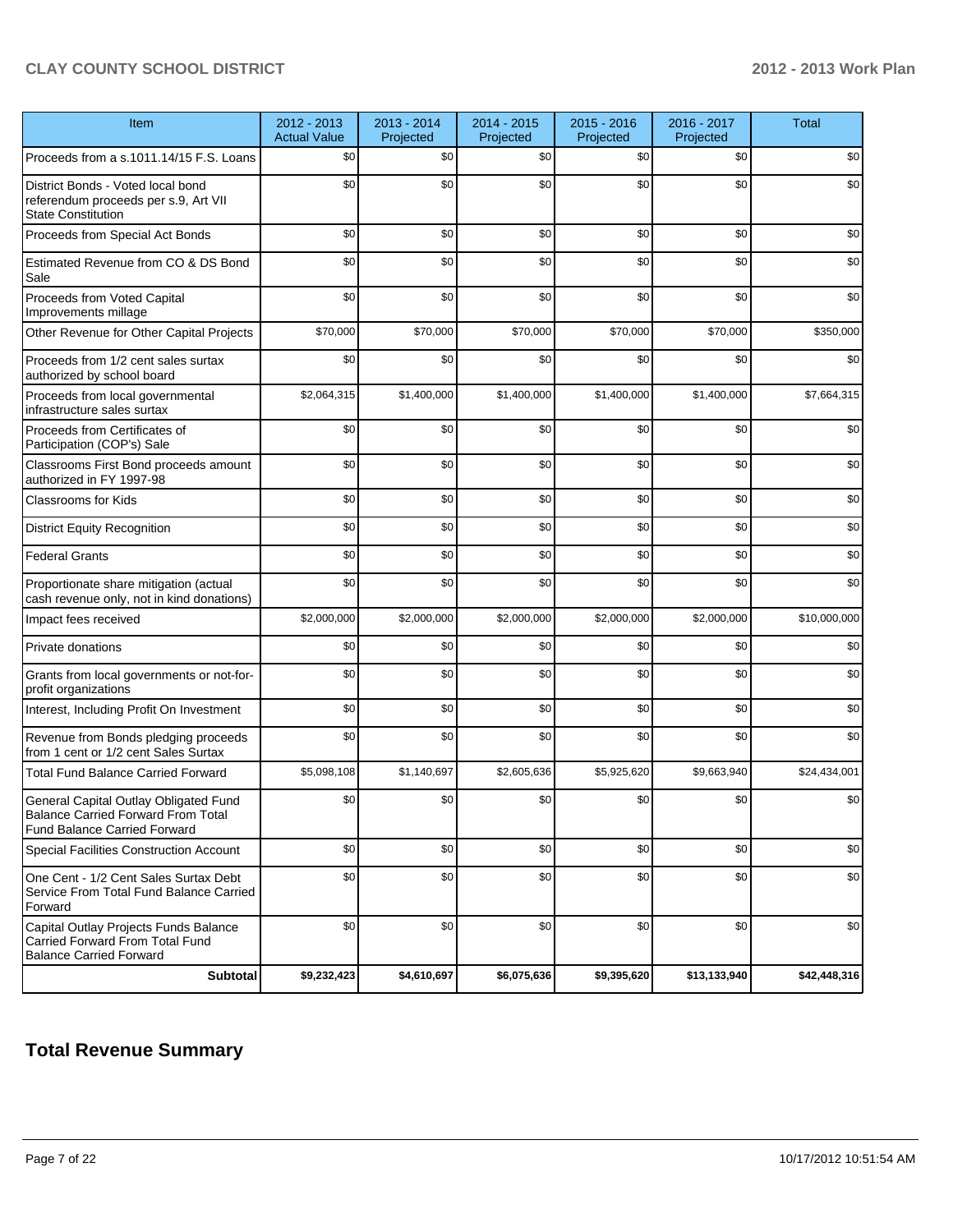| <b>Item Name</b>                                           | 2012 - 2013<br><b>Budget</b> | $2013 - 2014$<br>Projected | $2014 - 2015$<br><b>Projected</b> | $2015 - 2016$<br>Projected | $2016 - 2017$<br>Projected | <b>Five Year Total</b> |
|------------------------------------------------------------|------------------------------|----------------------------|-----------------------------------|----------------------------|----------------------------|------------------------|
| Local 1.5 Mill Discretionary Capital Outlay<br>Revenue     | \$12,952,262                 | \$12,952,262               | \$12,952,262                      | \$12,952,262               | \$12,952,262               | \$64,761,310           |
| PECO and 1.5 Mill Maint and Other 1.5<br>Mill Expenditures | (\$13,234,088)               | (\$12,166,423)             | (S11, 188, 833)                   | (\$11,457,836)             | (\$12,537,687)             | (\$60,584,867)         |
| PECO Maintenance Revenue                                   | \$0 <sub>1</sub>             | \$0                        | \$1,261,675                       | \$1,478,956                | \$1,633,072                | \$4,373,703            |
| <b>Available 1.50 Mill for New</b><br><b>Construction</b>  | (\$281,826)                  | \$785,839                  | \$1,763,429                       | \$1,494,426                | \$414,575                  | \$4,176,443            |

| <b>Item Name</b>                     | 2012 - 2013<br><b>Budget</b> | 2013 - 2014<br>Projected | $2014 - 2015$<br>Projected | $2015 - 2016$<br>Projected | $2016 - 2017$<br>Projected | <b>Five Year Total</b> |
|--------------------------------------|------------------------------|--------------------------|----------------------------|----------------------------|----------------------------|------------------------|
| CO & DS Revenue                      | \$414,506                    | \$414,506                | \$414,506                  | \$414,506                  | \$414,506                  | \$2,072,530            |
| <b>PECO New Construction Revenue</b> | \$0                          | \$0                      | \$117.455                  | \$39,794                   | \$0 <sub>1</sub>           | \$157.249              |
| <b>Other/Additional Revenue</b>      | \$9,232,423                  | \$4,610,697              | \$6,075,636                | \$9,395,620                | \$13,133,940               | \$42,448,316           |
| <b>Total Additional Revenuel</b>     | \$9,646,929                  | \$5,025,203              | \$6,607,597                | \$9,849,920                | \$13,548,446               | \$44,678,095           |
| <b>Total Available Revenue</b>       | \$9,365,103                  | \$5,811,042              | \$8,371,026                | \$11,344,346               | \$13,963,021               | \$48,854,538           |

# **Project Schedules**

### **Capacity Project Schedules**

A schedule of capital outlay projects necessary to ensure the availability of satisfactory classrooms for the projected student enrollment in K-12 programs.

Nothing reported for this section.

| <b>Planned Cost:</b>     |  |  |  |
|--------------------------|--|--|--|
| <b>Student Stations:</b> |  |  |  |
| <b>Total Classrooms:</b> |  |  |  |
| Gross Sq Ft:             |  |  |  |

### **Other Project Schedules**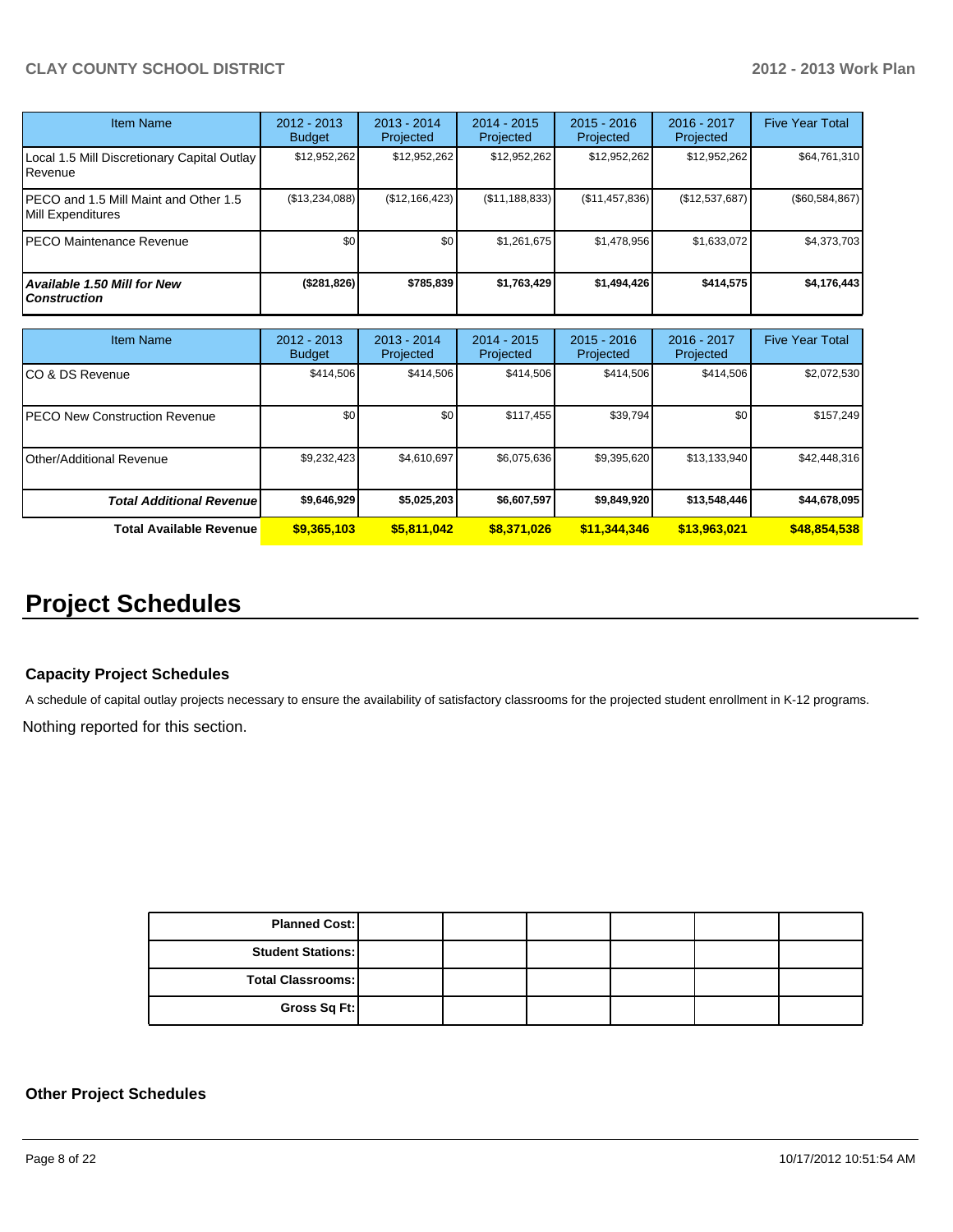Major renovations, remodeling, and additions of capital outlay projects that do not add capacity to schools.

| <b>Project Description</b>                                                | Location                                             | $2012 - 2013$<br>Actual Budget | 2013 - 2014<br>Projected | 2014 - 2015<br>Projected | $2015 - 2016$<br>Projected | 2016 - 2017<br>Projected | <b>Total</b>    | <b>Funded</b> |
|---------------------------------------------------------------------------|------------------------------------------------------|--------------------------------|--------------------------|--------------------------|----------------------------|--------------------------|-----------------|---------------|
| <b>Renovation Building 1</b>                                              | <b>KEYSTONE HEIGHTS</b><br>JUNIOR/SENIOR HIGH        | \$500.000                      | \$10,000                 | \$0                      | \$0                        | \$0                      | \$510,000 Yes   |               |
| Renovate/Remodel West<br>Campus                                           | <b>ORANGE PARK SENIOR</b><br><b>HIGH</b>             | \$93,000                       | \$0                      | \$0                      | \$0                        | \$0                      | \$93,000 Yes    |               |
| Cafeteria Expansion                                                       | <b>RIDGEVIEW SENIOR</b><br><b>HIGH</b>               | \$2,200,000                    | \$50,000                 | \$0                      | \$0                        | \$0                      | \$2,250,000 Yes |               |
| County-Wide Security Cameras Location not specified                       |                                                      | \$115,000                      | \$80,000                 | \$80,000                 | \$0                        | \$0                      | \$275,000 Yes   |               |
| County-Wide Enhanced<br>Classrooms                                        | Location not specified                               | \$350,000                      | \$75,000                 | \$0                      | \$0                        | \$0                      | \$425,000 Yes   |               |
| Roof Replacement Buildings 1<br>& 2                                       | R C BANNERMAN<br>LEARNING RESOURCE<br><b>CENTER</b>  | \$90,000                       | \$0                      | \$0                      | \$0                        | \$0                      | \$90,000 Yes    |               |
| Re-Pipe Kitchen Water and<br>Sewer                                        | <b>CHARLES E BENNETT</b><br><b>ELEMENTARY</b>        | \$10,000                       | \$0                      | \$0                      | \$0                        | \$0                      | \$10,000 Yes    |               |
| Roof Replacement Building 8                                               | <b>CLAY HIGH SCHOOL</b>                              | \$165,000                      | \$0                      | \$0                      | \$0                        | \$0                      | \$165,000 Yes   |               |
| <b>Lightning Protection System</b>                                        | <b>CLAY HIGH SCHOOL</b>                              | \$0                            | \$225,000                | \$0                      | \$0                        | \$0                      | \$225,000 Yes   |               |
| Fire Alarm Replacement                                                    | <b>GREEN COVE SPRINGS</b><br>JUNIOR HIGH             | \$160,000                      | \$5,000                  | \$0                      | \$0                        | \$0                      | \$165,000 Yes   |               |
| Roof Replacement Buildings 1<br>& 3                                       | <b>GREEN COVE SPRINGS</b><br>JUNIOR HIGH             | \$225,000                      | \$5,000                  | \$0                      | \$0                        | \$0                      | \$230,000 Yes   |               |
| Panel Board/Switchgear<br>Replacement                                     | <b>GREEN COVE SPRINGS</b><br><b>JUNIOR HIGH</b>      | \$125,000                      | \$5,000                  | \$0                      | \$0                        | \$0                      | \$130,000 Yes   |               |
| Information Services Roof<br>Replacement Building 2                       | Location not specified                               | \$30,000                       | \$0                      | \$0                      | \$0                        | \$0                      | \$30,000 Yes    |               |
| <b>Lightning Protection System</b>                                        | <b>KEYSTONE HEIGHTS</b><br><b>JUNIOR/SENIOR HIGH</b> | \$0                            | \$0                      | \$275,000                | \$0                        | \$0                      | \$275,000 Yes   |               |
| <b>HVAC Replacement Buildings</b><br>1, 2, 8, 3                           | <b>LAKE ASBURY</b><br><b>ELEMENTARY</b>              | \$300,000                      | \$10,000                 | \$0                      | \$0                        | \$0                      | \$310,000 Yes   |               |
| Renovation/Remodel Building 7                                             | <b>MIDDLEBURG</b><br><b>ELEMENTARY</b>               | \$60,000                       | \$0                      | \$0                      | \$0                        | \$0                      | \$60,000 Yes    |               |
| <b>Flooring Replacement</b>                                               | <b>MIDDLEBURG SENIOR</b><br><b>HIGH</b>              | \$0                            | \$300,000                | \$300,000                | \$0                        | \$0                      | \$600,000 Yes   |               |
| Re-Pipe Kitchen Water and<br>Sewer                                        | MIDDLEBURG SENIOR<br><b>HIGH</b>                     | \$32,000                       | \$0                      | \$0                      | \$0                        | \$0                      | \$32,000 Yes    |               |
| <b>Stadium Renovation</b>                                                 | <b>ORANGE PARK SENIOR</b><br>HIGH                    | \$0                            | \$400,000                | \$20,000                 | \$0                        | \$0                      | \$420,000 Yes   |               |
| Panel Board/Switchgear<br>Replacement                                     | ORANGE PARK SENIOR<br><b>HIGH</b>                    | \$40,000                       | \$0                      | \$0                      | \$0                        | \$0                      | \$40,000 Yes    |               |
| Install VAV/Duct Heaters in<br>New Roof Top Units on<br><b>Building 1</b> | ORANGE PARK SENIOR<br>HIGH                           | \$35,000                       | \$0                      | \$0                      | \$0                        | \$0                      | \$35,000 Yes    |               |
| County-Wide Road and<br>Sidewalk Improvements                             | Location not specified                               | \$70,000                       | \$70,000                 | \$70,000                 | \$70,000                   | \$70,000                 | \$350,000 Yes   |               |
| County-Wide Covered<br>Walkways                                           | Location not specified                               | \$50,000                       | \$30,000                 | \$30,000                 | \$25,000                   | \$25,000                 | \$160,000 Yes   |               |
| County-Wide Security Fencing                                              | Location not specified                               | \$100,000                      | \$100,000                | \$50,000                 | \$50,000                   | \$25,000                 | \$325,000 Yes   |               |
| County-Wide HVAC<br>Replacement                                           | Location not specified                               | \$20,000                       | \$600,000                | \$600,000                | \$600,000                  | \$600,000                | \$2,420,000 Yes |               |
| County-Wide Roof<br>Replacement                                           | Location not specified                               | \$200,000                      | \$600,000                | \$600,000                | \$600,000                  | \$600,000                | \$2,600,000 Yes |               |
| County-Wide Ceiling<br>Replacement                                        | Location not specified                               | \$125,000                      | \$75,000                 | \$75,000                 | \$75,000                   | \$75,000                 | \$425,000 Yes   |               |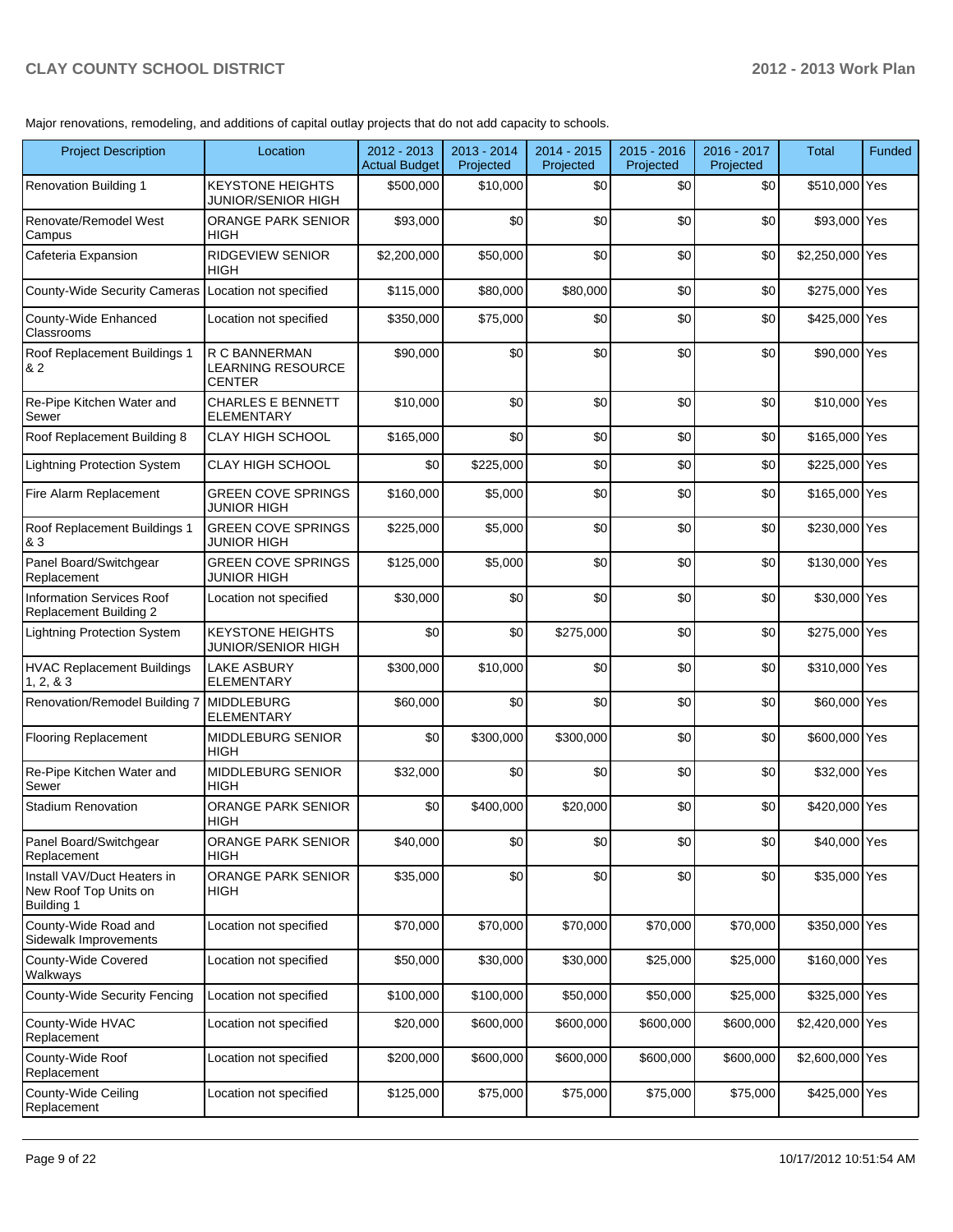|                                                        |                                                              | \$8,214,000 | \$3,195,000 | \$2,435,000 | \$1,670,000 | \$1,645,000 | \$17,159,000  |  |
|--------------------------------------------------------|--------------------------------------------------------------|-------------|-------------|-------------|-------------|-------------|---------------|--|
| Fire Alarm Replacement                                 | RIDGEVIEW SENIOR<br>HIGH                                     | \$200,000   | \$0         | \$0         | \$0         | \$0         | \$200,000 Yes |  |
| County-Wide High School<br>Locker Replacement          | Location not specified                                       | \$50,000    | \$25,000    | \$10,000    | \$0         | \$0         | \$85,000 Yes  |  |
| Contingency                                            | Location not specified                                       | \$488,000   | \$0         | \$0         | \$0         | \$0         | \$488,000 Yes |  |
| Panel Board/Switchgear<br>Replacement                  | <b>WE CHERRY</b><br>ELEMENTARY                               | \$120,000   | \$0         | \$0         | \$0         | \$0         | \$120,000 Yes |  |
| Roof Replacement Building 1                            | <b>TYNES ELEMENTARY</b>                                      | \$71,000    | \$0         | \$0         | \$0         | \$0         | \$71,000 Yes  |  |
| <b>Control System Replacement</b>                      | <b>THUNDERBOLT</b><br><b>ELEMENTARY</b>                      | \$60,000    | \$0         | \$0         | \$0         | \$0         | \$60,000 Yes  |  |
| Gutter Replacement                                     | <b>THUNDERBOLT</b><br><b>ELEMENTARY</b>                      | \$25,000    | \$0         | \$0         | \$0         | \$0         | \$25,000 Yes  |  |
| Roof Replacement Building 1                            | RIDGEVIEW SENIOR<br><b>HIGH</b>                              | \$105,000   | \$0         | \$0         | \$0         | \$0         | \$105,000 Yes |  |
| <b>Elevator Upgrades</b>                               | <b>ORANGE PARK JUNIOR</b><br><b>HIGH</b>                     | \$75,000    | \$0         | \$0         | \$0         | \$0         | \$75,000 Yes  |  |
| Panel Board Replacement                                | <b>ORANGE PARK JUNIOR</b><br><b>HIGH</b>                     | \$80,000    | \$0         | \$0         | \$0         | \$0         | \$80,000 Yes  |  |
| <b>Chiller Replacement Building</b><br>12              | ORANGE PARK SENIOR<br><b>HIGH</b>                            | \$200,000   | \$0         | \$0         | \$0         | \$0         | \$200,000 Yes |  |
| <b>Lighting Replacement Parking</b><br>Lot             | ORANGE PARK SENIOR<br><b>HIGH</b>                            | \$120,000   | \$0         | \$0         | \$0         | \$0         | \$120,000 Yes |  |
| Panel Board Replacement                                | <b>ORANGE PARK</b><br>ELEMENTARY                             | \$80,000    | \$0         | \$0         | \$0         | \$0         | \$80,000 Yes  |  |
| Cafeteria Expansion                                    | <b>MIDDLEBURG</b><br>ELEMENTARY                              | \$900,000   | \$20,000    | \$0         | \$0         | \$0         | \$920,000 Yes |  |
| Elevator Upgrades                                      | LAKESIDE JUNIOR HIGH                                         | \$75,000    | \$0         | \$0         | \$0         | \$0         | \$75,000 Yes  |  |
| Renovate/Remodel Building 20<br>(Clay Virtual Acadamy) | <b>ADMINISTRATIVE</b><br>OFFICES ORANGE<br><b>PARK ANNEX</b> | \$150,000   | \$10,000    | \$0         | \$0         | \$0         | \$160,000 Yes |  |
| Fire Alarm Replacement                                 | <b>KEYSTONE HEIGHTS</b><br>JUNIOR/SENIOR HIGH                | \$15,000    | \$0         | \$0         | \$0         | \$0         | \$15,000 Yes  |  |
| County-Wide Flooring<br>Replacement                    | Location not specified                                       | \$75,000    | \$75,000    | \$75,000    | \$75,000    | \$75,000    | \$375,000 Yes |  |
| County-Wide Elevator<br>Upgrades                       | Location not specified                                       | \$30,000    | \$100,000   | \$25,000    | \$0         | \$0         | \$155,000 Yes |  |
| County-Wide Lightning<br>Protection System             | Location not specified                                       | \$0         | \$100,000   | \$0         | \$0         | \$0         | \$100,000 Yes |  |
| County-Wide Lighting<br>Replacement                    | Location not specified                                       | \$125,000   | \$75,000    | \$75,000    | \$75,000    | \$75,000    | \$425,000 Yes |  |
| County-Wide Fire Alarm<br>Replacement                  | Location not specified                                       | \$75,000    | \$150,000   | \$150,000   | \$100,000   | \$100,000   | \$575,000 Yes |  |

### **Additional Project Schedules**

Any projects that are not identified in the last approved educational plant survey.

| <b>Project Description</b>           | Location                         | <b>Num</b> | $2012 - 2013$<br>Classroom   Actual Budget | $2013 - 2014$<br>Projected | 2014 - 2015<br>Projected | 2015 - 2016<br>Projected | 2016 - 2017<br>Projected | Total | Funded  |
|--------------------------------------|----------------------------------|------------|--------------------------------------------|----------------------------|--------------------------|--------------------------|--------------------------|-------|---------|
| Project description not<br>specified | <b>Location not</b><br>specified |            | \$0                                        | \$0                        | \$0 <sub>1</sub>         | \$0                      | \$0                      |       | $$0$ No |
|                                      |                                  |            | \$0                                        | \$0                        | \$0                      | \$0                      | \$0                      | \$0   |         |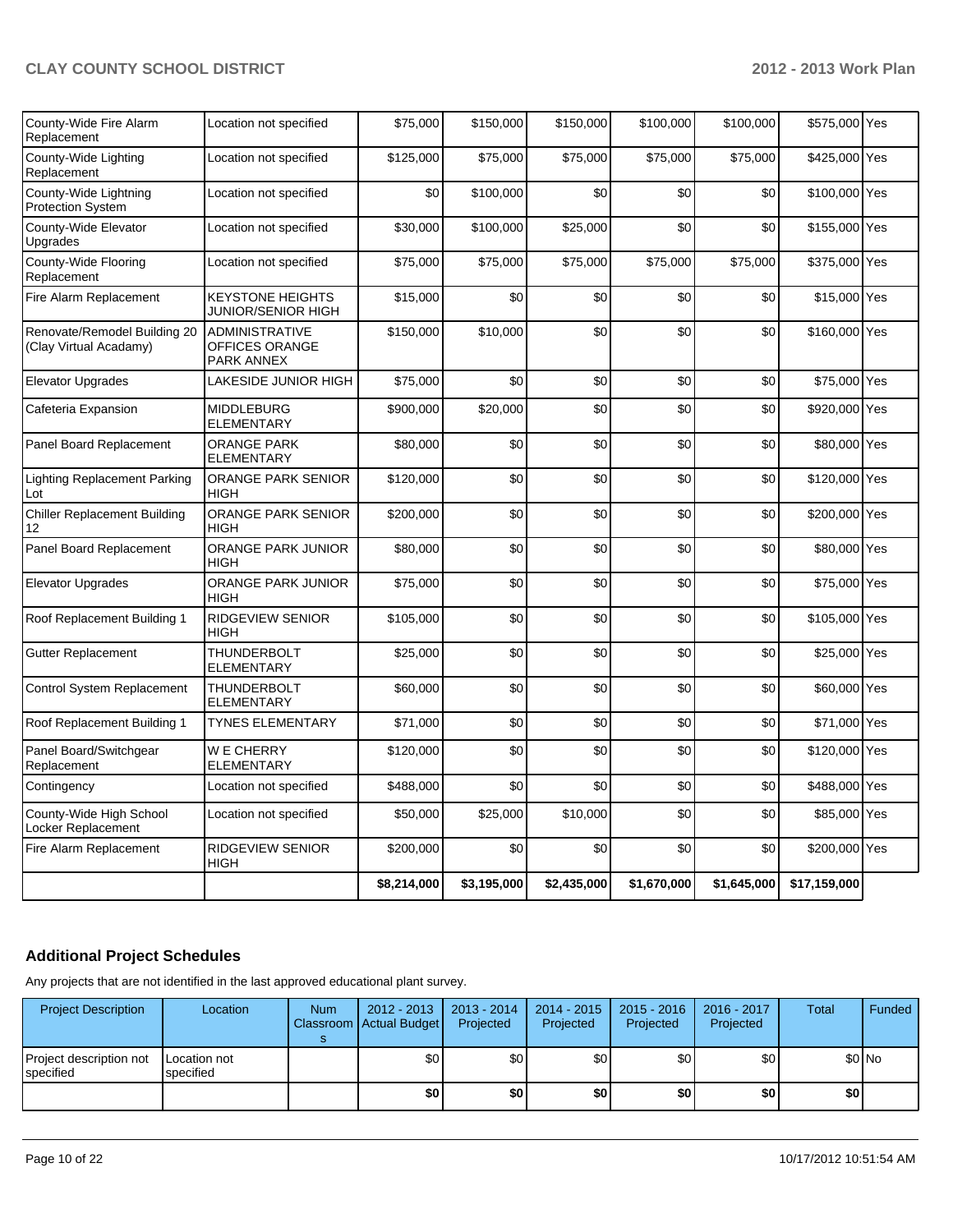### **Non Funded Growth Management Project Schedules**

Schedule indicating which projects, due to planned development, that CANNOT be funded from current revenues projected over the next five years.

Nothing reported for this section.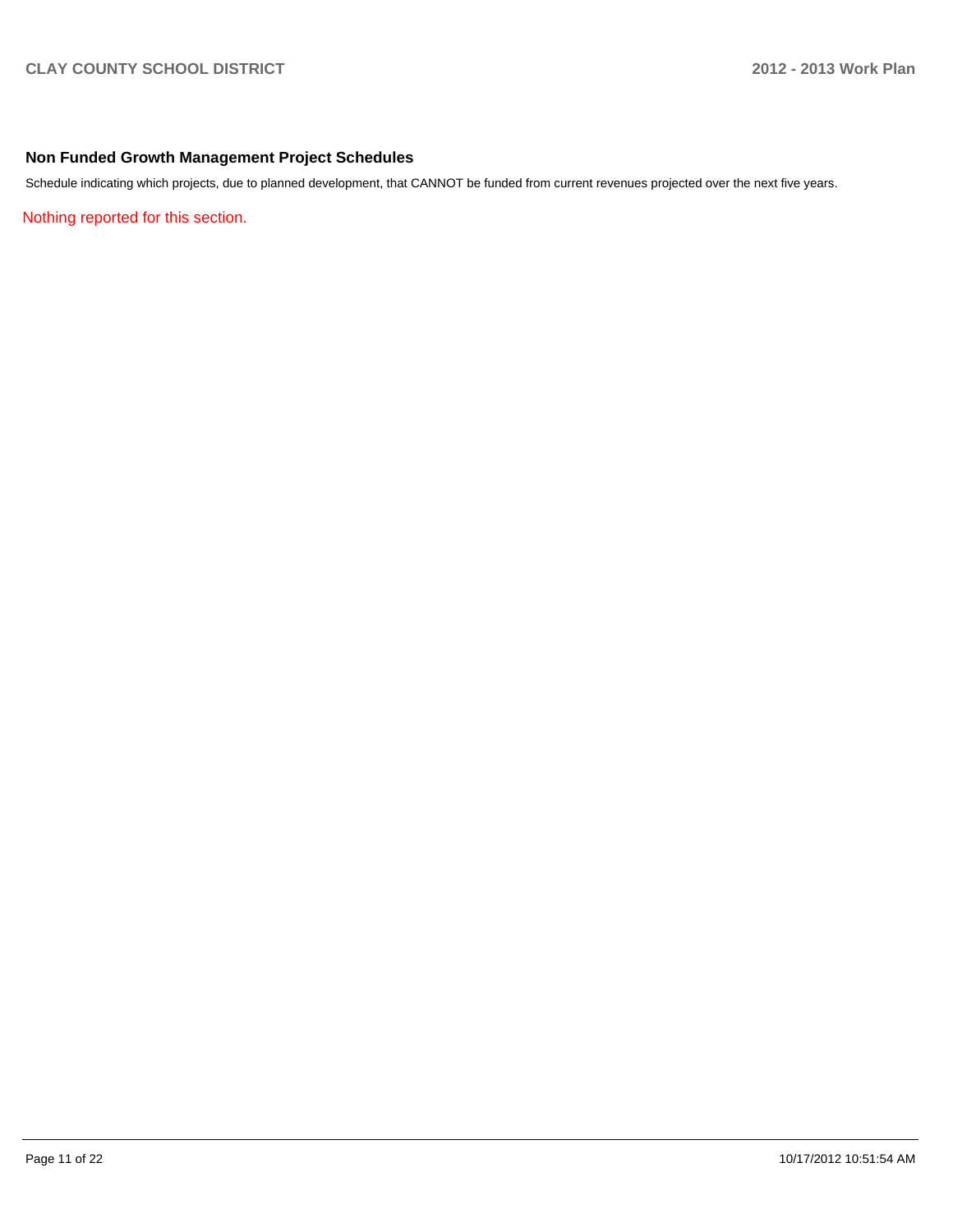### **Capacity Tracking**

| Location                                                   | $2012 -$<br>2013 Satis.<br>Stu. Sta. | Actual<br>$2012 -$<br><b>2013 FISH</b><br>Capacity | Actual<br>$2011 -$<br>2012<br><b>COFTE</b> | # Class<br><b>Rooms</b> | Actual<br>Average<br>$2012 -$<br>2013 Class<br><b>Size</b> | Actual<br>$2012 -$<br>2013<br><b>Utilization</b> | <b>New</b><br>Stu.<br>Capacity | <b>New</b><br>Rooms to<br>be<br>Added/Re<br>moved | Projected<br>$2016 -$<br>2017<br><b>COFTE</b> | Projected<br>$2016 -$<br>2017<br><b>Utilization</b> | Projected<br>$2016 -$<br>2017 Class<br><b>Size</b> |
|------------------------------------------------------------|--------------------------------------|----------------------------------------------------|--------------------------------------------|-------------------------|------------------------------------------------------------|--------------------------------------------------|--------------------------------|---------------------------------------------------|-----------------------------------------------|-----------------------------------------------------|----------------------------------------------------|
| <b>GREEN COVE SPRINGS</b><br><b>JUNIOR HIGH</b>            | 1,157                                | 1,041                                              | 893                                        | 51                      | 18                                                         | 86.00 %                                          | $\Omega$                       | $\Omega$                                          | 870                                           | 84.00%                                              | 17                                                 |
| <b>CHARLES E BENNETT</b><br><b>ELEMENTARY</b>              | 1,042                                | 1,042                                              | 748                                        | 55                      | 14                                                         | 72.00 %                                          | $\mathbf 0$                    | $\Omega$                                          | 762                                           | 73.00 %                                             | 14                                                 |
| R C BANNERMAN<br><b>LEARNING RESOURCE</b><br><b>CENTER</b> | 568                                  | 568                                                | 132                                        | 35                      | 4                                                          | 23.00 %                                          | $\Omega$                       | $\Omega$                                          | 114                                           | 20.00%                                              | 3                                                  |
| <b>ORANGE PARK</b><br><b>ELEMENTARY</b>                    | 594                                  | 594                                                | 480                                        | 31                      | 15                                                         | 81.00 %                                          | $\Omega$                       | $\Omega$                                          | 499                                           | 84.00%                                              | 16                                                 |
| <b>GROVE PARK</b><br><b>ELEMENTARY</b>                     | 802                                  | 802                                                | 509                                        | 43                      | 12                                                         | 64.00 %                                          | $\Omega$                       | $\Omega$                                          | 514                                           | 64.00%                                              | 12                                                 |
| <b>WE CHERRY</b><br><b>ELEMENTARY</b>                      | 926                                  | 926                                                | 606                                        | 51                      | 12                                                         | 65.00 %                                          | $\overline{0}$                 | $\Omega$                                          | 619                                           | 67.00 %                                             | 12                                                 |
| <b>ORANGE PARK SENIOR</b><br><b>HIGH</b>                   | 2,572                                | 2,443                                              | 1,648                                      | 109                     | 15                                                         | 67.00 %                                          | $\Omega$                       | $\Omega$                                          | 1,572                                         | 64.00%                                              | 14                                                 |
| <b>DOCTORS INLET</b><br><b>ELEMENTARY</b>                  | 945                                  | 945                                                | 749                                        | 51                      | 15                                                         | 79.00 %                                          | 0                              | $\Omega$                                          | 750                                           | 79.00 %                                             | 15                                                 |
| <b>MIDDLEBURG</b><br><b>ELEMENTARY</b>                     | 840                                  | 840                                                | 645                                        | 44                      | 15                                                         | 77.00 %                                          | $\Omega$                       | $\Omega$                                          | 628                                           | 75.00 %                                             | 14                                                 |
| <b>KEYSTONE HEIGHTS</b><br><b>ELEMENTARY</b>               | 964                                  | 964                                                | 723                                        | 52                      | 14                                                         | 75.00 %                                          | $\overline{0}$                 | $\Omega$                                          | 689                                           | 71.00 %                                             | 13                                                 |
| <b>KEYSTONE HEIGHTS</b><br><b>JUNIOR/SENIOR HIGH</b>       | 1,967                                | 1,770                                              | 1,161                                      | 85                      | 14                                                         | 66.00 %                                          | $\overline{0}$                 | $\Omega$                                          | 1,165                                         | 66.00 %                                             | 14                                                 |
| S BRYAN JENNINGS<br><b>ELEMENTARY</b>                      | 770                                  | 770                                                | 505                                        | 41                      | 12                                                         | 66.00 %                                          | 0                              | $\Omega$                                          | 496                                           | 64.00%                                              | 12                                                 |
| <b>CLAY HIGH SCHOOL</b>                                    | 2,195                                | 2,085                                              | 1,326                                      | 90                      | 15                                                         | 64.00 %                                          | $\overline{0}$                 | $\mathbf 0$                                       | 1,253                                         | 60.00%                                              | 14                                                 |
| <b>LAKESIDE JUNIOR HIGH</b>                                | 1,334                                | 1,200                                              | 878                                        | 57                      | 15                                                         | 73.00 %                                          | $\overline{0}$                 | $\Omega$                                          | 843                                           | 70.00%                                              | 15                                                 |
| <b>LAKESIDE</b><br><b>ELEMENTARY</b>                       | 1,048                                | 1,048                                              | 799                                        | 55                      | 15                                                         | 76.00 %                                          | $\Omega$                       | $\Omega$                                          | 791                                           | 75.00 %                                             | 14                                                 |
| <b>ORANGE PARK JUNIOR</b><br><b>HIGH</b>                   | 1,264                                | 1,137                                              | 706                                        | 55                      | 13                                                         | 62.00 %                                          | $\overline{0}$                 | $\mathbf 0$                                       | 686                                           | 60.00 %                                             | 12                                                 |
| <b>JACK L WILKINSON</b><br><b>JUNIOR HIGH</b>              | 1,312                                | 1,180                                              | 736                                        | 56                      | 13                                                         | 62.00 %                                          | $\overline{0}$                 | $\mathbf 0$                                       | 719                                           | 61.00%                                              | 13                                                 |
| <b>MONTCLAIR</b><br><b>ELEMENTARY</b>                      | 711                                  | 711                                                | 520                                        | 37                      | 14                                                         | 73.00 %                                          | 0                              | $\Omega$                                          | 526                                           | 74.00 %                                             | 14                                                 |
| <b>MIDDLEBURG SENIOR</b><br>HIGH                           | 2,559                                | 2,431                                              | 1,670                                      | 110                     | 15                                                         | 69.00 %                                          | $\overline{0}$                 | $\mathbf 0$                                       | 1,634                                         | 67.00%                                              | 15                                                 |
| <b>RIDGEVIEW</b><br>ELEMENTARY                             | 904                                  | 904                                                | 583                                        | 51                      | 11                                                         | 65.00 %                                          | $\overline{0}$                 | $\mathbf 0$                                       | 544                                           | 60.00 %                                             | 11                                                 |
| <b>CLAY HILL</b><br><b>ELEMENTARY</b>                      | 725                                  | 725                                                | 455                                        | 38                      | 12                                                         | 63.00 %                                          | $\overline{0}$                 | $\mathbf 0$                                       | 453                                           | 62.00 %                                             | 12                                                 |
| <b>RIDGEVIEW SENIOR</b><br> HIGH                           | 2,798                                | 2,658                                              | 1,594                                      | 118                     | 14                                                         | 60.00 %                                          | $\overline{0}$                 | 0                                                 | 1,500                                         | 56.00 %                                             | 13                                                 |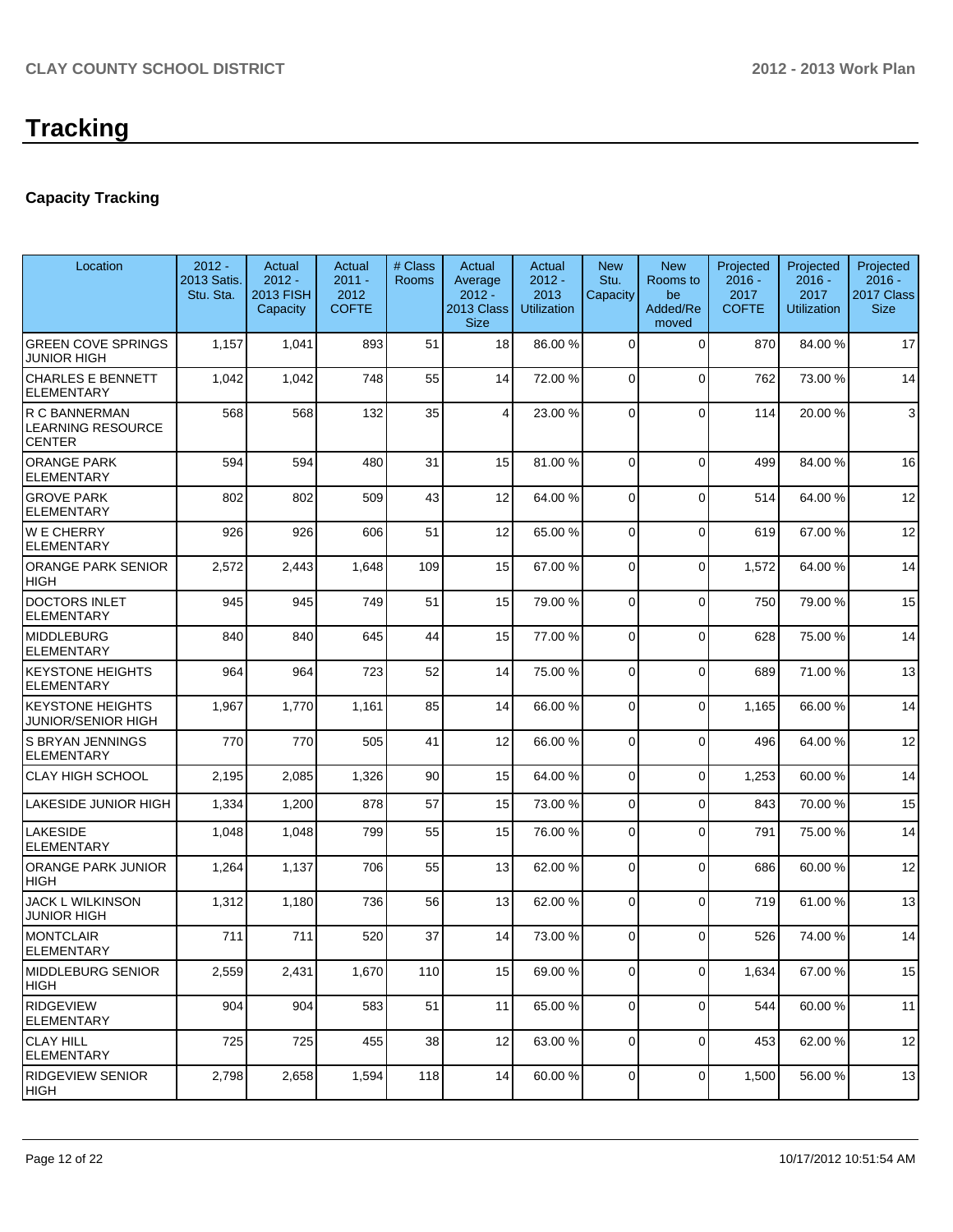| <b>LAKE ASBURY</b><br><b>ELEMENTARY</b>                      | 1,090    | 1,090          | 812      | 59             | 14       | 74.00 % | $\overline{0}$ | $\Omega$     | 790      | 72.00 %   | 13          |
|--------------------------------------------------------------|----------|----------------|----------|----------------|----------|---------|----------------|--------------|----------|-----------|-------------|
| <b>ROBERT M PATERSON</b><br>ELEMENTARY                       | 1,136    | 1,136          | 896      | 59             | 15       | 79.00 % | $\Omega$       | $\Omega$     | 869      | 76.00 %   | 15          |
| J L WILKINSON<br><b>ELEMENTARY</b>                           | 1,076    | 1,076          | 742      | 57             | 13       | 69.00 % | 0              | $\Omega$     | 723      | 67.00 %   | 13          |
| <b>ADMINISTRATIVE</b><br>OFFICES ORANGE<br><b>PARK ANNEX</b> | 119      | $\overline{0}$ | $\Omega$ | $\overline{7}$ | 0        | 0.00%   | $\Omega$       | $\Omega$     | 0        | $0.00 \%$ | $\mathbf 0$ |
| <b>CLAY</b><br>SUPERINTENDENT'S<br><b>OFFICE</b>             | $\Omega$ | $\Omega$       | 77       | $\Omega$       | $\Omega$ | 0.00%   | $\Omega$       | $\Omega$     | $\Omega$ | 0.00%     | $\mathbf 0$ |
| <b>FLEMING ISLAND</b><br><b>ELEMENTARY</b>                   | 1,080    | 1,080          | 867      | 58             | 15       | 80.00 % | $\Omega$       | $\Omega$     | 800      | 74.00 %   | 14          |
| <b>TYNES ELEMENTARY</b>                                      | 1,137    | 1,137          | 790      | 65             | 12       | 69.00 % | $\mathbf 0$    | $\Omega$     | 804      | 71.00 %   | 12          |
| <b>IMCRAE ELEMENTARY</b>                                     | 740      | 740            | 482      | 40             | 12       | 65.00 % | $\Omega$       | $\Omega$     | 465      | 63.00 %   | 12          |
| <b>THUNDERBOLT</b><br><b>ELEMENTARY</b>                      | 1,415    | 1,415          | 1,058    | 74             | 14       | 75.00 % | 0              | $\Omega$     | 998      | 71.00 %   | 13          |
| <b>RIDEOUT ELEMENTARY</b>                                    | 774      | 774            | 587      | 43             | 14       | 76.00 % | $\Omega$       | $\Omega$     | 566      | 73.00 %   | 13          |
| <b>FLEMING ISLAND</b><br><b>SENIOR HIGH</b>                  | 2,500    | 2,375          | 1,923    | 104            | 18       | 81.00 % | 0              | $\Omega$     | 1,896    | 80.00%    | 18          |
| <b>SWIMMING PEN CREEK</b><br><b>ELEMENTARY</b>               | 679      | 679            | 502      | 37             | 14       | 74.00 % | 0              | $\Omega$     | 504      | 74.00%    | 14          |
| <b>ARGYLE ELEMENTARY</b>                                     | 795      | 795            | 583      | 43             | 14       | 73.00 % | $\Omega$       | $\Omega$     | 587      | 74.00%    | 14          |
| <b>LAKE ASBURY JUNIOR</b><br><b>HIGH</b>                     | 1,610    | 1,449          | 1,094    | 68             | 16       | 76.00 % | $\Omega$       | $\Omega$     | 1,055    | 73.00 %   | 16          |
| <b>COPPERGATE</b><br><b>ELEMENTARY</b>                       | 866      | 866            | 670      | 46             | 15       | 77.00 % | 0              | $\Omega$     | 677      | 78.00 %   | 15          |
| OAKLEAF SCHOOL                                               | 1,814    | 1,632          | 1,327    | 75             | 18       | 81.00 % | $\mathbf 0$    | $\mathbf 0$  | 1,255    | 77.00 %   | 17          |
| <b>OAKLEAF VILLAGE</b><br><b>ELEMENTARY</b>                  | 987      | 987            | 945      | 53             | 18       | 96.00 % | $\mathbf 0$    | $\Omega$     | 904      | 92.00 %   | 17          |
| <b>SHADOWLAWN</b><br><b>ELEMENTARY</b>                       | 893      | 893            | 712      | 48             | 15       | 80.00 % | 0              | $\Omega$     | 709      | 79.00 %   | 15          |
| PLANTATION OAKS<br><b>ELEMENTARY</b>                         | 1,009    | 1,009          | 837      | 56             | 15       | 83.00 % | $\Omega$       | $\Omega$     | 870      | 86.00 %   | 16          |
| <b>OAKLEAF HIGH</b><br><b>SCHOOL</b>                         | 2,139    | 2,032          | 1,742    | 89             | 20       | 86.00 % | $\Omega$       | $\Omega$     | 1,681    | 83.00 %   | 19          |
|                                                              | 49,856   | 47,949         | 34,712   | 2,396          | 14       | 72.39 % | 0              | $\mathbf{0}$ | 33,780   | 70.45 %   | 14          |

The COFTE Projected Total (33,780) for 2016 - 2017 must match the Official Forecasted COFTE Total (33,780 ) for 2016 - 2017 before this section can be completed. In the event that the COFTE Projected Total does not match the Official forecasted COFTE, then the Balanced Projected COFTE Table should be used to balance COFTE.

| Projected COFTE for 2016 - 2017 |        |  |  |  |  |  |  |
|---------------------------------|--------|--|--|--|--|--|--|
| Elementary (PK-3)               | 10,037 |  |  |  |  |  |  |
| Middle $(4-8)$                  | 13,336 |  |  |  |  |  |  |
| High (9-12)                     | 10,407 |  |  |  |  |  |  |
|                                 | 33,780 |  |  |  |  |  |  |
|                                 |        |  |  |  |  |  |  |

| <b>Grade Level Type</b> | <b>Balanced Projected</b><br>COFTE for 2016 - 2017 |
|-------------------------|----------------------------------------------------|
| Elementary (PK-3)       |                                                    |
| Middle (4-8)            |                                                    |
| High (9-12)             |                                                    |
|                         | 33,780                                             |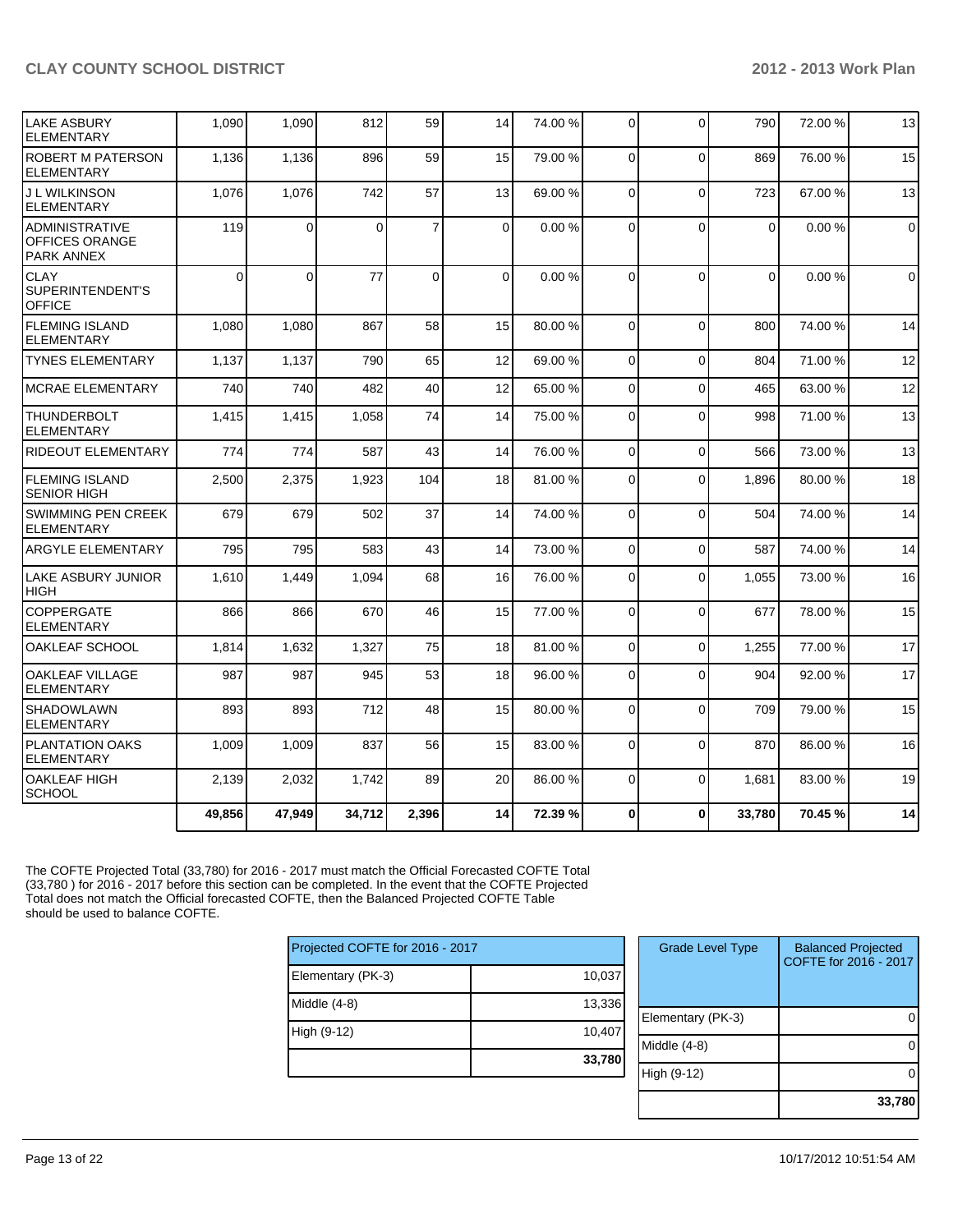#### **Relocatable Replacement**

Number of relocatable classrooms clearly identified and scheduled for replacement in the school board adopted financially feasible 5-year district work program.

| _ocation                               | $2012 -$<br>$-2013$ | 2014<br>$2013 -$ | $2014 - 2015$ | $2015 - 2016$ | $-2017$<br>$2016 -$ | Year 5 Total |
|----------------------------------------|---------------------|------------------|---------------|---------------|---------------------|--------------|
| <b>Total Relocatable Replacements:</b> |                     |                  |               |               |                     | 0            |

#### **Charter Schools Tracking**

Information regarding the use of charter schools.

Nothing reported for this section.

### **Special Purpose Classrooms Tracking**

The number of classrooms that will be used for certain special purposes in the current year, by facility and type of classroom, that the district will, 1), not use for educational purposes, and 2), the co-teaching classrooms that are not open plan classrooms and will be used for educational purposes.

| School                             | <b>School Type</b>                   | # of Elementary<br>K-3 Classrooms | # of Middle 4-8<br><b>Classrooms</b> | # of High 9-12<br><b>Classrooms</b> | # of $ESE$<br><b>Classrooms</b> | # of Combo<br><b>Classrooms</b> | Total<br><b>Classrooms</b>        |
|------------------------------------|--------------------------------------|-----------------------------------|--------------------------------------|-------------------------------------|---------------------------------|---------------------------------|-----------------------------------|
|                                    | <b>Total Educational Classrooms:</b> |                                   |                                      |                                     |                                 |                                 | $\mathbf{0}$                      |
| School                             | <b>School Type</b>                   | # of Elementary<br>K-3 Classrooms | # of Middle 4-8<br><b>Classrooms</b> | # of High 9-12<br><b>Classrooms</b> | # of $ESE$<br><b>Classrooms</b> | # of Combo<br><b>Classrooms</b> | <b>Total</b><br><b>Classrooms</b> |
| lFLEMING ISLAND ELEMENTARY         | Co-Teaching                          |                                   |                                      |                                     |                                 |                                 | 3                                 |
| IFLEMING ISLAND SENIOR HIGH        | Co-Teaching                          |                                   |                                      | 3                                   | $\Omega$                        |                                 | 3 <sup>1</sup>                    |
| OAKLEAF VILLAGE ELEMENTARY         | Co-Teaching                          |                                   |                                      | <sup>0</sup>                        | $\Omega$                        |                                 | ا 2                               |
| ISWIMMING PEN CREEK<br>IELEMENTARY | Co-Teaching                          |                                   |                                      | <sup>0</sup>                        | ∩                               |                                 |                                   |
| ILAKESIDE ELEMENTARY               | Co-Teaching                          |                                   |                                      | 0                                   | $\Omega$                        |                                 | 3 <sup>l</sup>                    |
| <b>ICLAY HILL ELEMENTARY</b>       | Co-Teaching                          |                                   |                                      |                                     | $\Omega$                        |                                 | 6                                 |
| LAKE ASBURY ELEMENTARY             | Co-Teaching                          |                                   |                                      |                                     |                                 |                                 |                                   |
|                                    | <b>Total Co-Teaching Classrooms:</b> |                                   | 11                                   |                                     |                                 |                                 | 19                                |

#### **Infrastructure Tracking**

**Necessary offsite infrastructure requirements resulting from expansions or new schools. This section should include infrastructure information related to capacity project schedules and other project schedules (Section 4).**

Not Specified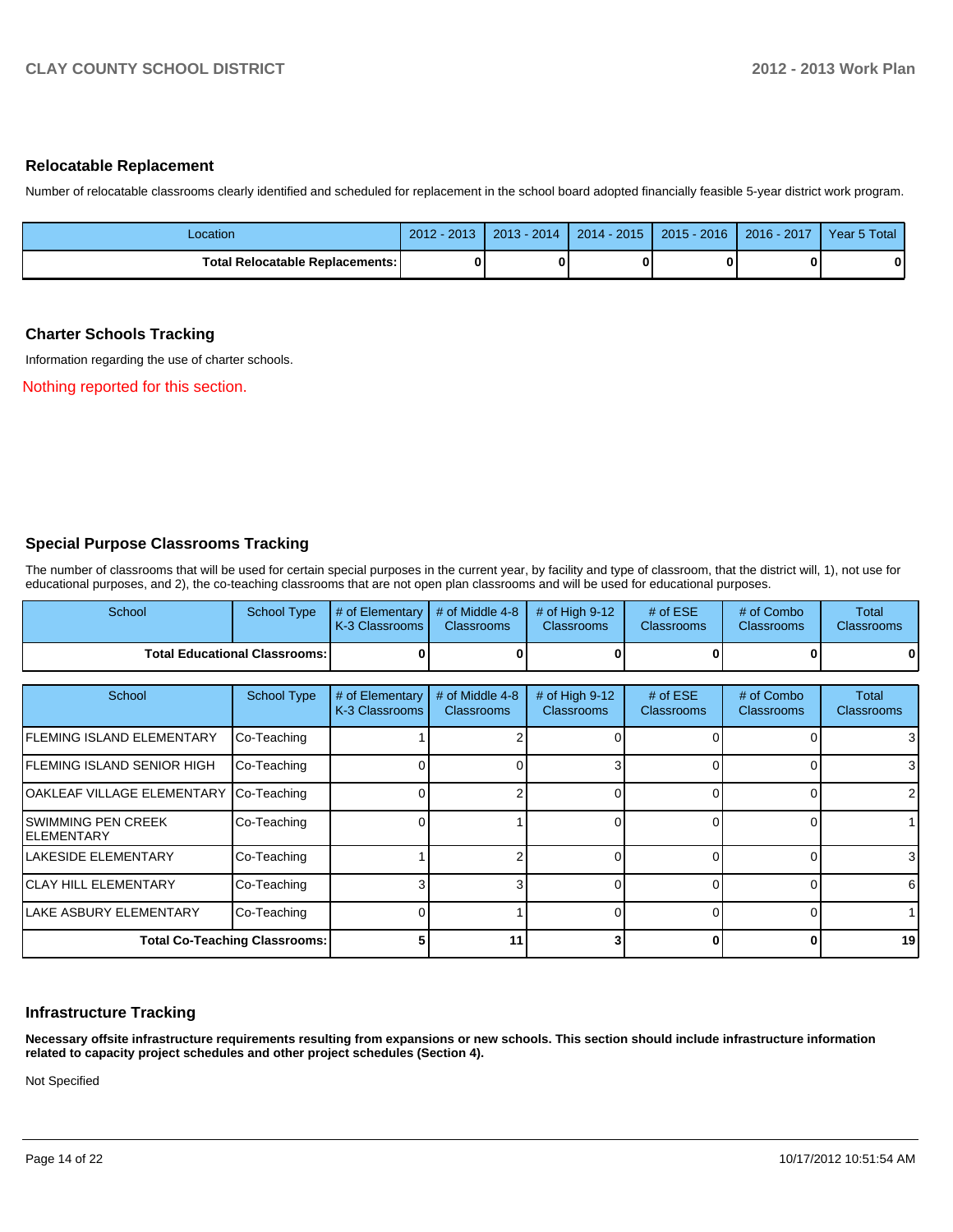**Proposed location of planned facilities, whether those locations are consistent with the comprehensive plans of all affected local governments, and recommendations for infrastructure and other improvements to land adjacent to existing facilities. Provisions of 1013.33(12), (13) and (14) and 1013.36 must be addressed for new facilities planned within the 1st three years of the plan (Section 5).**

Not Specified

**Consistent with Comp Plan?** No

#### **Net New Classrooms**

The number of classrooms, by grade level and type of construction, that were added during the last fiscal year.

| List the net new classrooms added in the 2011 - 2012 fiscal year.                                                                                       |                              |                            |                                |                                                                        | List the net new classrooms to be added in the 2012 - 2013 fiscal<br>vear. |                             |                                |                        |
|---------------------------------------------------------------------------------------------------------------------------------------------------------|------------------------------|----------------------------|--------------------------------|------------------------------------------------------------------------|----------------------------------------------------------------------------|-----------------------------|--------------------------------|------------------------|
| "Classrooms" is defined as capacity carrying classrooms that are added to increase<br>capacity to enable the district to meet the Class Size Amendment. |                              |                            |                                | Totals for fiscal year 2012 - 2013 should match totals in Section 15A. |                                                                            |                             |                                |                        |
| Location                                                                                                                                                | $2011 - 2012$ #<br>Permanent | $2011 - 2012$ #<br>Modular | $2011 - 2012$ #<br>Relocatable | $2011 - 2012$<br>Total                                                 | $2012 - 2013 \#$<br>Permanent                                              | $2012 - 2013 \#$<br>Modular | $2012 - 2013$ #<br>Relocatable | $2012 - 2013$<br>Total |
| Elementary (PK-3)                                                                                                                                       |                              |                            |                                |                                                                        |                                                                            |                             |                                |                        |
| Middle (4-8)                                                                                                                                            |                              |                            |                                |                                                                        |                                                                            |                             |                                |                        |
| High (9-12)                                                                                                                                             |                              |                            |                                |                                                                        |                                                                            |                             |                                |                        |
|                                                                                                                                                         |                              |                            |                                |                                                                        |                                                                            |                             |                                |                        |

### **Relocatable Student Stations**

Number of students that will be educated in relocatable units, by school, in the current year, and the projected number of students for each of the years in the workplan.

| <b>Site</b>                            | 2012 - 2013 | $2013 - 2014$ | 2014 - 2015 | $2015 - 2016$ | $2016 - 2017$ | 5 Year Average |
|----------------------------------------|-------------|---------------|-------------|---------------|---------------|----------------|
| GREEN COVE SPRINGS JUNIOR HIGH         | 257         | 257           | 257         | 257           | 257           | 257            |
| ICHARLES E BENNETT ELEMENTARY          | 422         | 422           | 422         | 422           | 422           | 422            |
| R C BANNERMAN LEARNING RESOURCE CENTER | 481         | 481           | 481         | 481           | 481           | 481            |
| lORANGE PARK ELEMENTARY                | 340         | 340           | 340         | 340           | 340           | 340            |
| GROVE PARK ELEMENTARY                  | 454         | 454           | 454         | 454           | 454           | 454            |
| IW E CHERRY ELEMENTARY                 | 543         | 543           | 543         | 543           | 543           | 543            |
| ORANGE PARK SENIOR HIGH                | 542         | 542           | 542         | 542           | 542           | 542            |
| ICLAY SUPERINTENDENT'S OFFICE          | 0           | 0             | 0           | $\Omega$      | 0             | $\Omega$       |
| <b>FLEMING ISLAND ELEMENTARY</b>       | 764         | 764           | 764         | 764           | 764           | 764            |
| <b>ITYNES ELEMENTARY</b>               | 641         | 641           | 641         | 641           | 641           | 641            |
| IMCRAE ELEMENTARY                      | 519         | 519           | 519         | 519           | 519           | 519            |
| <b>ITHUNDERBOLT ELEMENTARY</b>         | 709         | 709           | 709         | 709           | 709           | 709            |
| RIDEOUT ELEMENTARY                     | 154         | 154           | 154         | 154           | 154           | 154            |
| FLEMING ISLAND SENIOR HIGH             | 1,270       | 1,270         | 1,270       | 1,270         | 1,270         | 1,270          |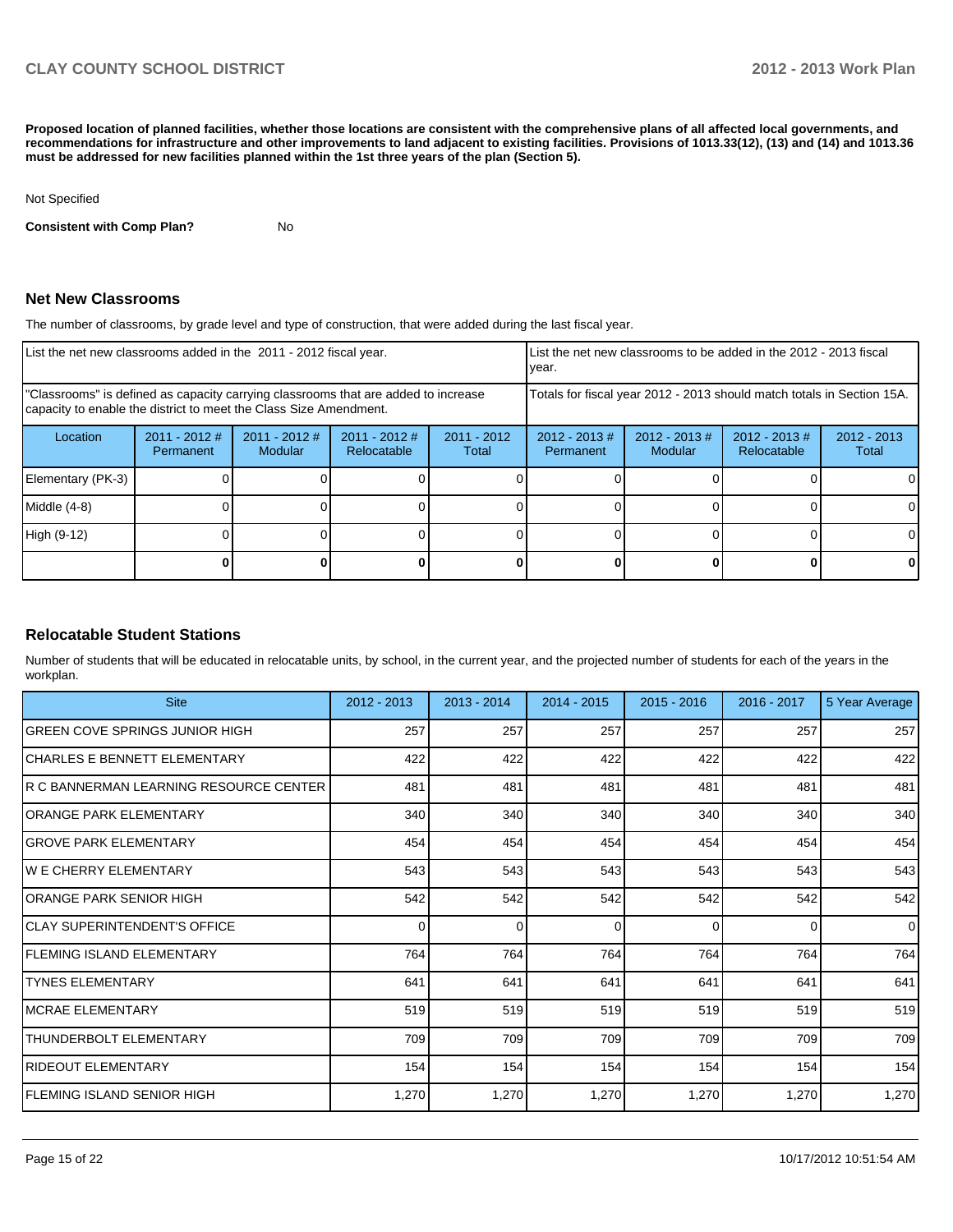| <b>ARGYLE ELEMENTARY</b>                           | 399    | 399    | 399    | 399    | 399    | 399            |
|----------------------------------------------------|--------|--------|--------|--------|--------|----------------|
| LAKE ASBURY JUNIOR HIGH                            | 470    | 470    | 470    | 470    | 470    | 470            |
| OAKLEAF VILLAGE ELEMENTARY                         | 130    | 130    | 130    | 130    | 130    | 130            |
| SHADOWLAWN ELEMENTARY                              | 36     | 36     | 36     | 36     | 36     | 36             |
| COPPERGATE ELEMENTARY                              | 236    | 236    | 236    | 236    | 236    | 236            |
| OAKLEAF SCHOOL                                     | 880    | 880    | 880    | 880    | 880    | 880            |
| SWIMMING PEN CREEK ELEMENTARY                      | 285    | 285    | 285    | 285    | 285    | 285            |
| <b>DOCTORS INLET ELEMENTARY</b>                    | 580    | 580    | 580    | 580    | 580    | 580            |
| MIDDLEBURG ELEMENTARY                              | 338    | 338    | 338    | 338    | 338    | 338            |
| <b>KEYSTONE HEIGHTS ELEMENTARY</b>                 | 470    | 470    | 470    | 470    | 470    | 470            |
| KEYSTONE HEIGHTS JUNIOR/SENIOR HIGH                | 1,157  | 1,157  | 1,157  | 1,157  | 1,157  | 1,157          |
| S BRYAN JENNINGS ELEMENTARY                        | 373    | 373    | 373    | 373    | 373    | 373            |
| <b>CLAY HIGH SCHOOL</b>                            | 462    | 462    | 462    | 462    | 462    | 462            |
| <b>LAKESIDE JUNIOR HIGH</b>                        | 475    | 475    | 475    | 475    | 475    | 475            |
| LAKESIDE ELEMENTARY                                | 648    | 648    | 648    | 648    | 648    | 648            |
| ORANGE PARK JUNIOR HIGH                            | 337    | 337    | 337    | 337    | 337    | 337            |
| JACK L WILKINSON JUNIOR HIGH                       | 568    | 568    | 568    | 568    | 568    | 568            |
| MONTCLAIR ELEMENTARY                               | 459    | 459    | 459    | 459    | 459    | 459            |
| <b>MIDDLEBURG SENIOR HIGH</b>                      | 1,005  | 1,005  | 1,005  | 1,005  | 1,005  | 1,005          |
| <b>RIDGEVIEW ELEMENTARY</b>                        | 603    | 603    | 603    | 603    | 603    | 603            |
| <b>CLAY HILL ELEMENTARY</b>                        | 273    | 273    | 273    | 273    | 273    | 273            |
| <b>RIDGEVIEW SENIOR HIGH</b>                       | 1,573  | 1,573  | 1,573  | 1,573  | 1,573  | 1,573          |
| LAKE ASBURY ELEMENTARY                             | 702    | 702    | 702    | 702    | 702    | 702            |
| ROBERT M PATERSON ELEMENTARY                       | 680    | 680    | 680    | 680    | 680    | 680            |
| J L WILKINSON ELEMENTARY                           | 766    | 766    | 766    | 766    | 766    | 766            |
| ADMINISTRATIVE OFFICES ORANGE PARK<br><b>ANNEX</b> | 0      | 0      | 0      | 0      | 0      | $\overline{0}$ |
| PLANTATION OAKS ELEMENTARY                         | 154    | 154    | 154    | 154    | 154    | 154            |
| OAKLEAF HIGH SCHOOL                                | 460    | 460    | 460    | 460    | 460    | 460            |
| Totals for CLAY COUNTY SCHOOL DISTRICT             |        |        |        |        |        |                |
| Total students in relocatables by year.            | 21,615 | 21,615 | 21,615 | 21,615 | 21,615 | 21,615         |
| Total number of COFTE students projected by year.  | 34,443 | 34,274 | 34,017 | 33,894 | 33,780 | 34,082         |
| Percent in relocatables by year.                   | 63 %   | 63%    | 64 %   | 64 %   | 64 %   | 63 %           |

### **Leased Facilities Tracking**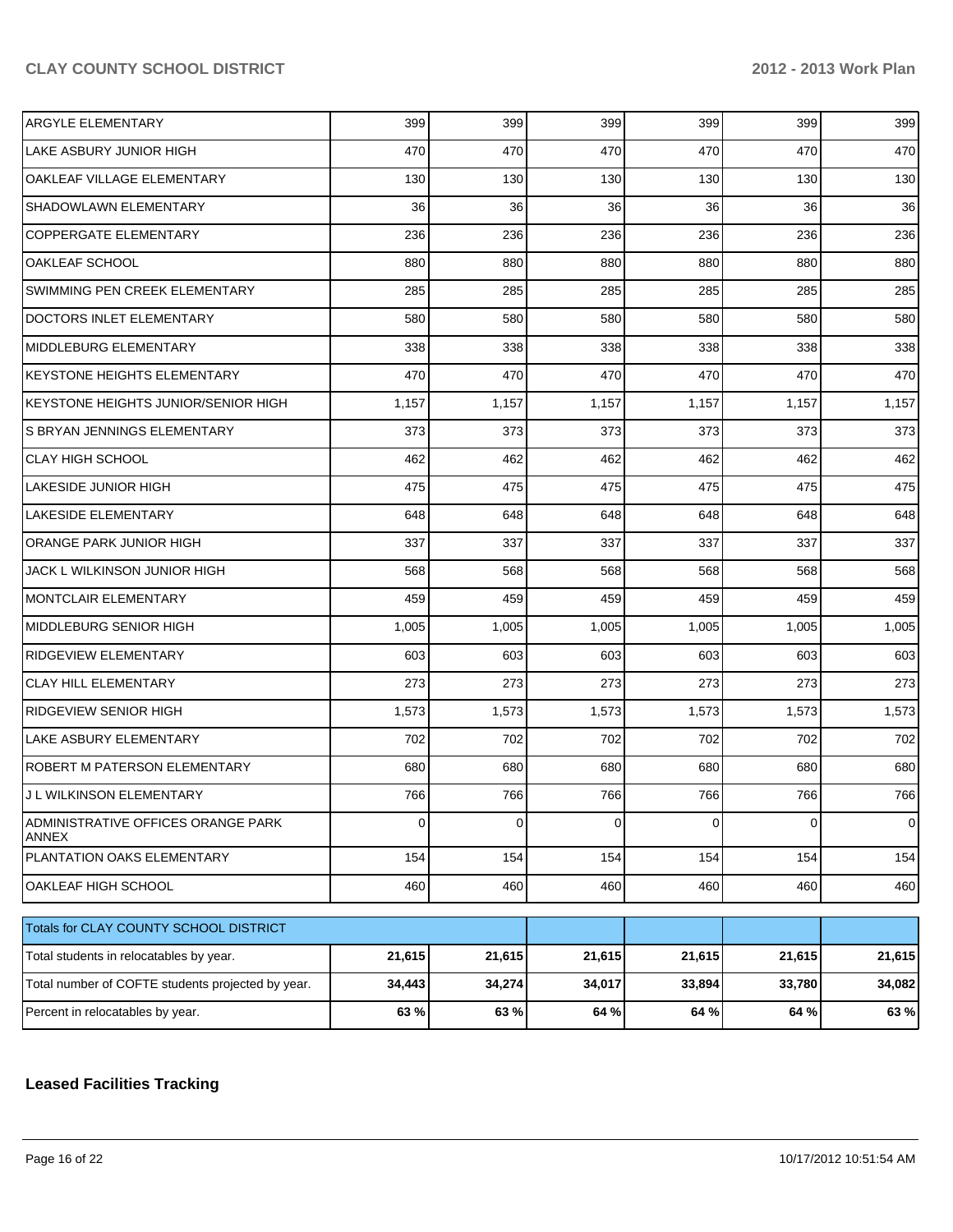Exising leased facilities and plans for the acquisition of leased facilities, including the number of classrooms and student stations, as reported in the educational plant survey, that are planned in that location at the end of the five year workplan.

| Location                                 | # of Leased<br>Classrooms 2012 -<br>2013 | <b>FISH Student</b><br><b>Stations</b> | Owner | # of Leased<br>Classrooms 2016 -<br>2017 | <b>FISH Student</b><br><b>Stations</b> |
|------------------------------------------|------------------------------------------|----------------------------------------|-------|------------------------------------------|----------------------------------------|
| <b>GREEN COVE SPRINGS JUNIOR HIGH</b>    |                                          | 0                                      |       | 0                                        | 0                                      |
| CHARLES E BENNETT ELEMENTARY             | 0                                        | 0                                      |       | 0                                        | 0                                      |
| R C BANNERMAN LEARNING RESOURCE CENTER   | 0                                        | 0                                      |       | 0                                        | 0                                      |
| <b>ORANGE PARK ELEMENTARY</b>            | 0                                        | 0                                      |       | 0                                        | $\overline{0}$                         |
| <b>GROVE PARK ELEMENTARY</b>             | 0                                        | 0                                      |       | 0                                        | $\overline{0}$                         |
| <b>WE CHERRY ELEMENTARY</b>              | 0                                        | 0                                      |       | 0                                        | $\overline{0}$                         |
| ORANGE PARK SENIOR HIGH                  | 0                                        | 0                                      |       | 0                                        | $\overline{0}$                         |
| DOCTORS INLET ELEMENTARY                 | 0                                        | 0                                      |       | 0                                        | $\overline{0}$                         |
| MIDDLEBURG ELEMENTARY                    | 0                                        | 0                                      |       | O                                        | 0                                      |
| <b>IKEYSTONE HEIGHTS ELEMENTARY</b>      | 0                                        | 0                                      |       | U                                        | $\overline{0}$                         |
| KEYSTONE HEIGHTS JUNIOR/SENIOR HIGH      | 0                                        | 0                                      |       | 0                                        | $\overline{0}$                         |
| S BRYAN JENNINGS ELEMENTARY              | $\Omega$                                 | 0                                      |       | 0                                        | $\overline{0}$                         |
| <b>CLAY HIGH SCHOOL</b>                  | 0                                        | 0                                      |       | 0                                        | $\overline{0}$                         |
| LAKESIDE JUNIOR HIGH                     | 0                                        | 0                                      |       | 0                                        | $\overline{0}$                         |
| LAKESIDE ELEMENTARY                      | 0                                        | 0                                      |       | 0                                        | $\overline{0}$                         |
| ORANGE PARK JUNIOR HIGH                  | 0                                        | 0                                      |       | U                                        | $\overline{0}$                         |
| JACK L WILKINSON JUNIOR HIGH             | 0                                        | 0                                      |       | 0                                        | $\overline{0}$                         |
| MONTCLAIR ELEMENTARY                     | 0                                        | 0                                      |       | U                                        | $\overline{0}$                         |
| MIDDLEBURG SENIOR HIGH                   | 0                                        | 0                                      |       | 0                                        | $\overline{0}$                         |
| <b>RIDGEVIEW ELEMENTARY</b>              | $\Omega$                                 | 0                                      |       | 0                                        | $\overline{0}$                         |
| <b>CLAY HILL ELEMENTARY</b>              | $\Omega$                                 | 0                                      |       | 0                                        | $\overline{0}$                         |
| <b>RIDGEVIEW SENIOR HIGH</b>             | 0                                        | 0                                      |       | U                                        | $\overline{0}$                         |
| LAKE ASBURY ELEMENTARY                   | 0                                        | 0                                      |       |                                          | 0                                      |
| ROBERT M PATERSON ELEMENTARY             | 0                                        | 0                                      |       | 0                                        | $\mathbf 0$                            |
| J L WILKINSON ELEMENTARY                 | $\pmb{0}$                                | 0                                      |       | 0                                        | $\overline{0}$                         |
| ADMINISTRATIVE OFFICES ORANGE PARK ANNEX | $\pmb{0}$                                | 0                                      |       | 0                                        | $\overline{0}$                         |
| CLAY SUPERINTENDENT'S OFFICE             | $\pmb{0}$                                | 0                                      |       | 0                                        | $\overline{0}$                         |
| FLEMING ISLAND ELEMENTARY                | $\pmb{0}$                                | 0                                      |       | 0                                        | $\overline{0}$                         |
| <b>TYNES ELEMENTARY</b>                  | $\pmb{0}$                                | 0                                      |       | 0                                        | $\overline{0}$                         |
| IMCRAE ELEMENTARY                        | $\mathbf 0$                              | 0                                      |       | 0                                        | $\overline{0}$                         |
| THUNDERBOLT ELEMENTARY                   | $\mathbf 0$                              | 0                                      |       | 0                                        | $\overline{0}$                         |
| RIDEOUT ELEMENTARY                       | $\pmb{0}$                                | 0                                      |       | 0                                        | $\overline{0}$                         |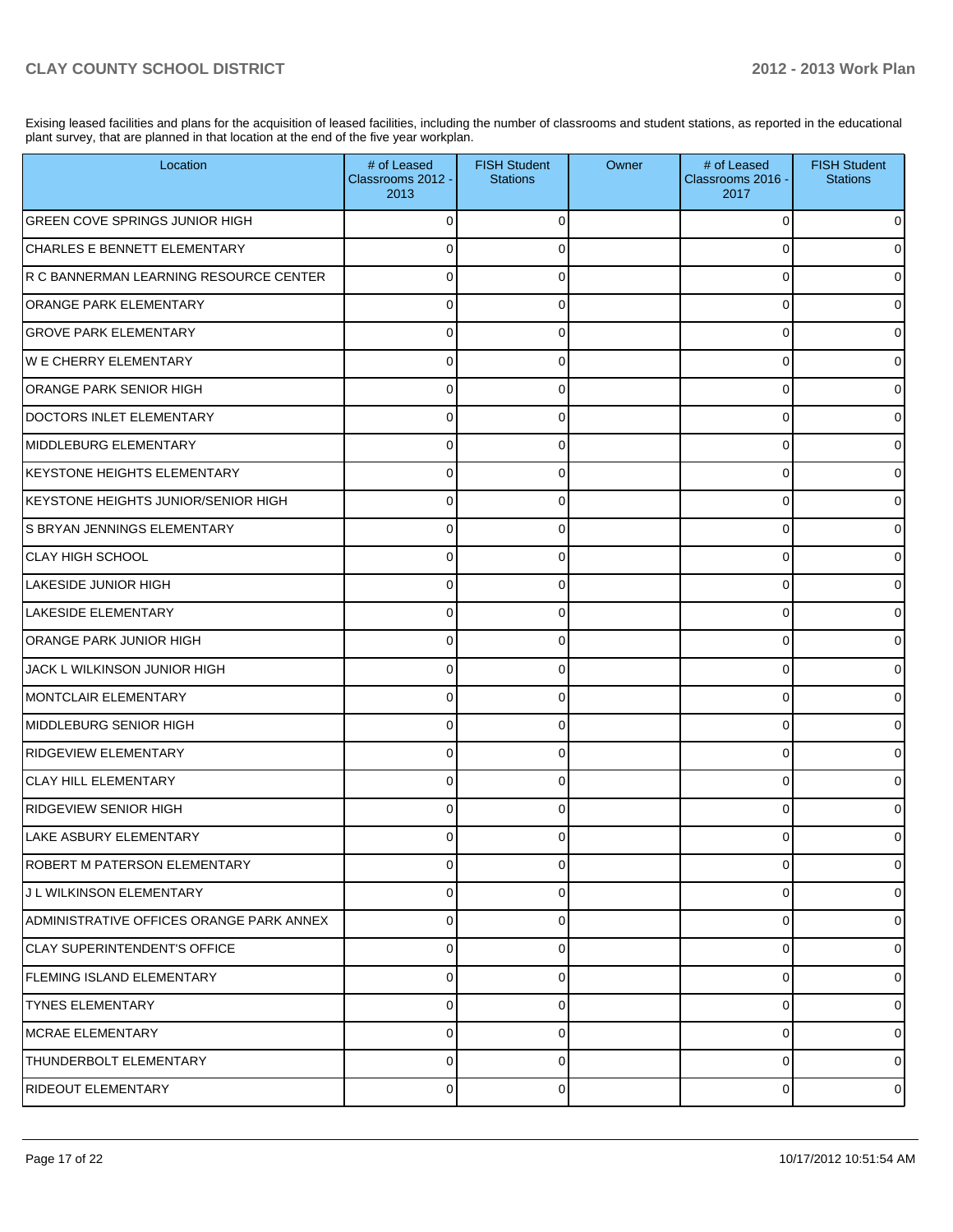| FLEMING ISLAND SENIOR HIGH    |  |   | 0              |
|-------------------------------|--|---|----------------|
| SWIMMING PEN CREEK ELEMENTARY |  | C | $\overline{0}$ |
| <b>ARGYLE ELEMENTARY</b>      |  | ∩ | $\overline{0}$ |
| LAKE ASBURY JUNIOR HIGH       |  |   | 0              |
| <b>COPPERGATE ELEMENTARY</b>  |  |   | 01             |
| OAKLEAF SCHOOL                |  | 0 | $\overline{0}$ |
| OAKLEAF VILLAGE ELEMENTARY    |  | U | $\overline{0}$ |
| SHADOWLAWN ELEMENTARY         |  |   | $\overline{0}$ |
| PLANTATION OAKS ELEMENTARY    |  |   | 0              |
| OAKLEAF HIGH SCHOOL           |  |   | 0              |
|                               |  |   | 0              |
|                               |  |   | $\Omega$       |

### **Failed Standard Relocatable Tracking**

Relocatable units currently reported by school, from FISH, and the number of relocatable units identified as 'Failed Standards'.

Nothing reported for this section.

# **Planning**

#### **Class Size Reduction Planning**

**Plans approved by the school board that reduce the need for permanent student stations such as acceptable school capacity levels, redistricting, busing, year-round schools, charter schools, magnet schools, public-private partnerships, multitrack scheduling, grade level organization, block scheduling, or other alternatives.**

The Clay County School District has considered redistricting, busing, year-round schools, charter schools, magnet schools, public-private partnerships, multitrack scheduling, grade level reorganization and block scheduling as alternatives to new classroom construction. None are supported as viable means to meet the growth and capacity issues of the district.

### **School Closure Planning**

**Plans for the closure of any school, including plans for disposition of the facility or usage of facility space, and anticipated revenues.**

None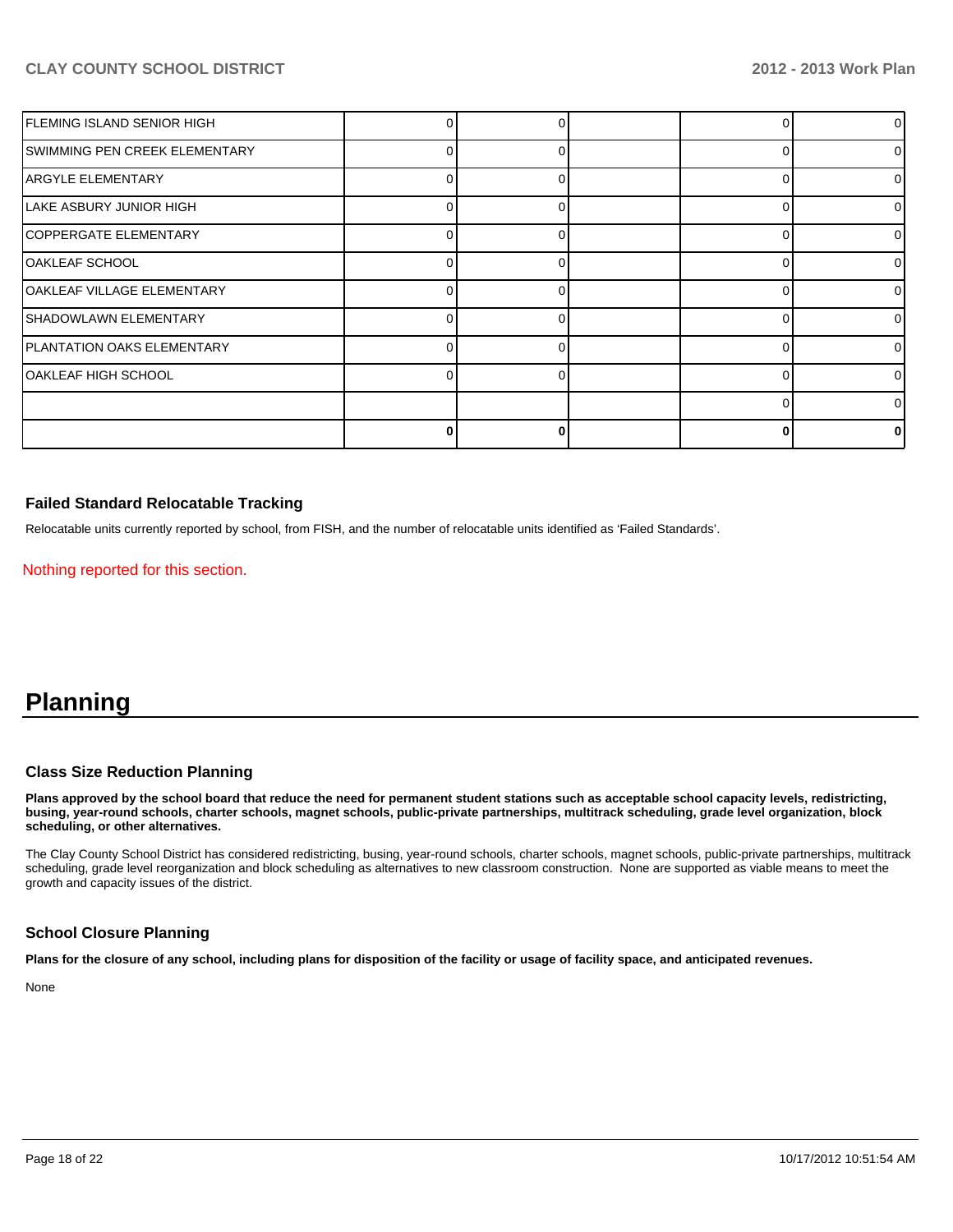Five Year Survey - Ten Year Capacity **10/17/2012** CLAY COUNTY SCHOOL DISTRICT

**Schedule of capital outlay projects projected to ensure the availability of satisfactory student stations for the projected student enrollment in K - 12 programs for the future 5 years beyond the 5-year district facilities work program.**

No items meet the criteria.

Five Year Survey - Ten Year Infrastructure **10/17/2012** CLAY COUNTY SCHOOL DISTRICT

**Proposed Location of Planned New, Remodeled, or New Additions to Facilities in 6 thru 10 out years (Section 28).**

Not Specified

**Plans for closure of any school, including plans for disposition of the facility or usage of facility space, and anticipated revenues in the 6 thru 10 out years (Section 29).**

Not Specified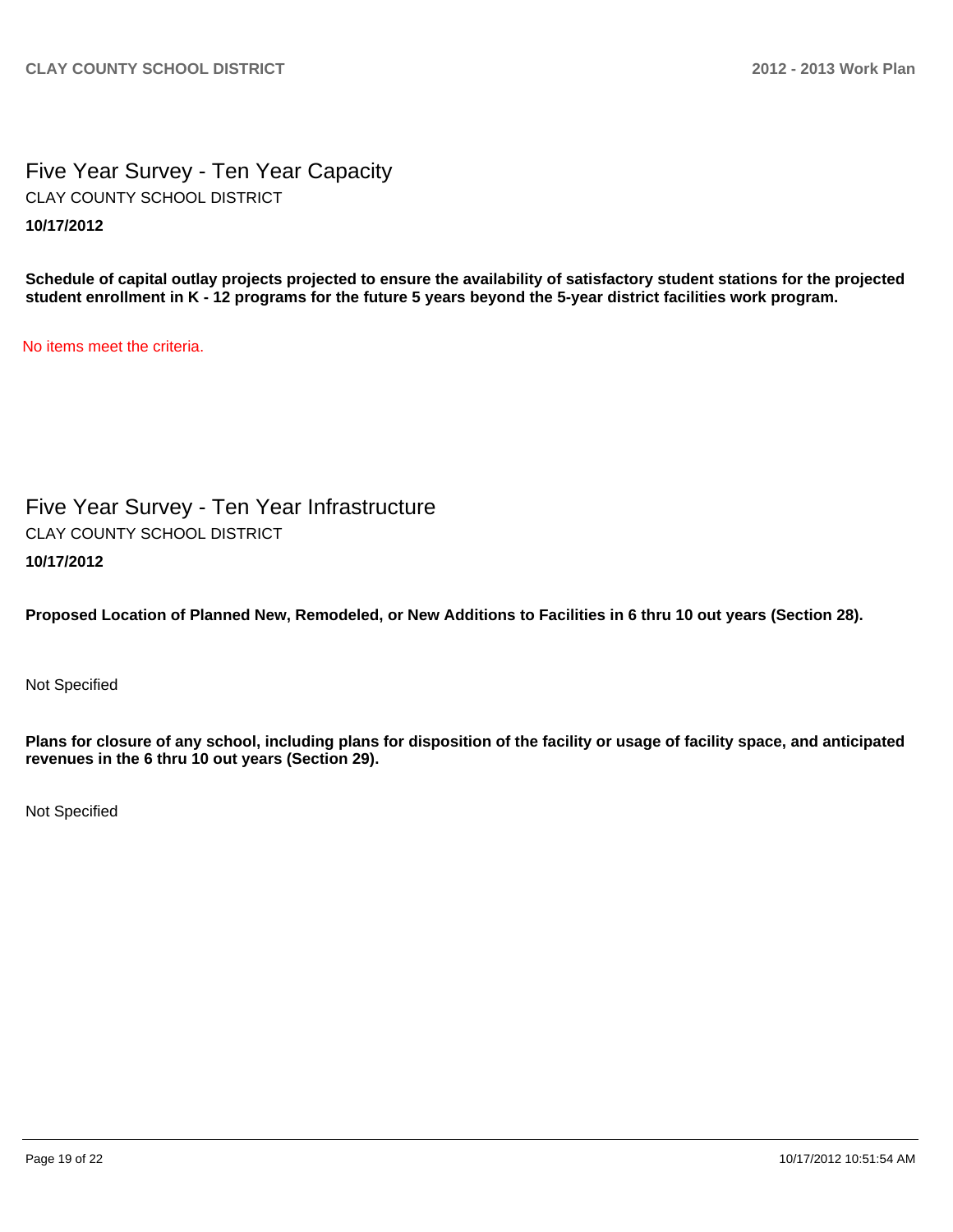## Five Year Survey - Ten Year Maintenance **10/17/2012** CLAY COUNTY SCHOOL DISTRICT

**District projects and locations regarding the projected need for major renovation, repair, and maintenance projects within the district in years 6 - 10 beyond the projects plans detailed in the five years covered by the work plan.**

| Project                      | <b>Projected Cost</b> |
|------------------------------|-----------------------|
| Various Maintenance Projects | \$30,083,656          |
|                              | \$30,083,656          |

# Five Year Survey - Ten Year Utilization CLAY COUNTY SCHOOL DISTRICT

### **10/17/2012**

**Schedule of planned capital outlay projects identifying the standard grade groupings, capacities, and planned utilization rates of future educational facilities of the district for both permanent and relocatable facilities.**

| <b>Grade Level</b><br>Projections | <b>FISH Student</b><br><b>Stations</b> | <b>Actual FISH</b><br>Capacity | Actual<br><b>COFTE</b> | Actual<br><b>Utilization</b> | Actual new<br><b>Student</b><br>Capacity to be<br>added/remove | Projected<br><b>COFTE</b> | Projected<br>Utilization |
|-----------------------------------|----------------------------------------|--------------------------------|------------------------|------------------------------|----------------------------------------------------------------|---------------------------|--------------------------|
| Elementary -<br>District Totals   | 24,712                                 | 24,712                         | 18,288.63              | 74.01 %                      |                                                                | 21,173                    | 85.68 %                  |
| IMiddle - District<br>Totals      | 10,384                                 | 9,342                          | 6,832.32               | 73.14 %                      |                                                                | 6,725                     | 71.99 %                  |
| High - District<br>Totals         | 13,119                                 | 12,462                         | 9,926.58               | 79.65 %                      |                                                                | 10,921                    | 87.63%                   |
| Other - ESE, etc                  | 2,480                                  | 726                            | 301.94                 | 41.59 %                      |                                                                | 450                       | 61.98 %                  |
|                                   | 50,695                                 | 47,242                         | 35,349.47              | 74.83 %                      |                                                                | 39,269                    | 83.12 %                  |

**Combination schools are included with the middle schools for student stations, capacity, COFTE and utilization purposes because these facilities all have a 90% utilization factor. Use this space to explain or define the grade groupings for combination schools.**

No comments to report.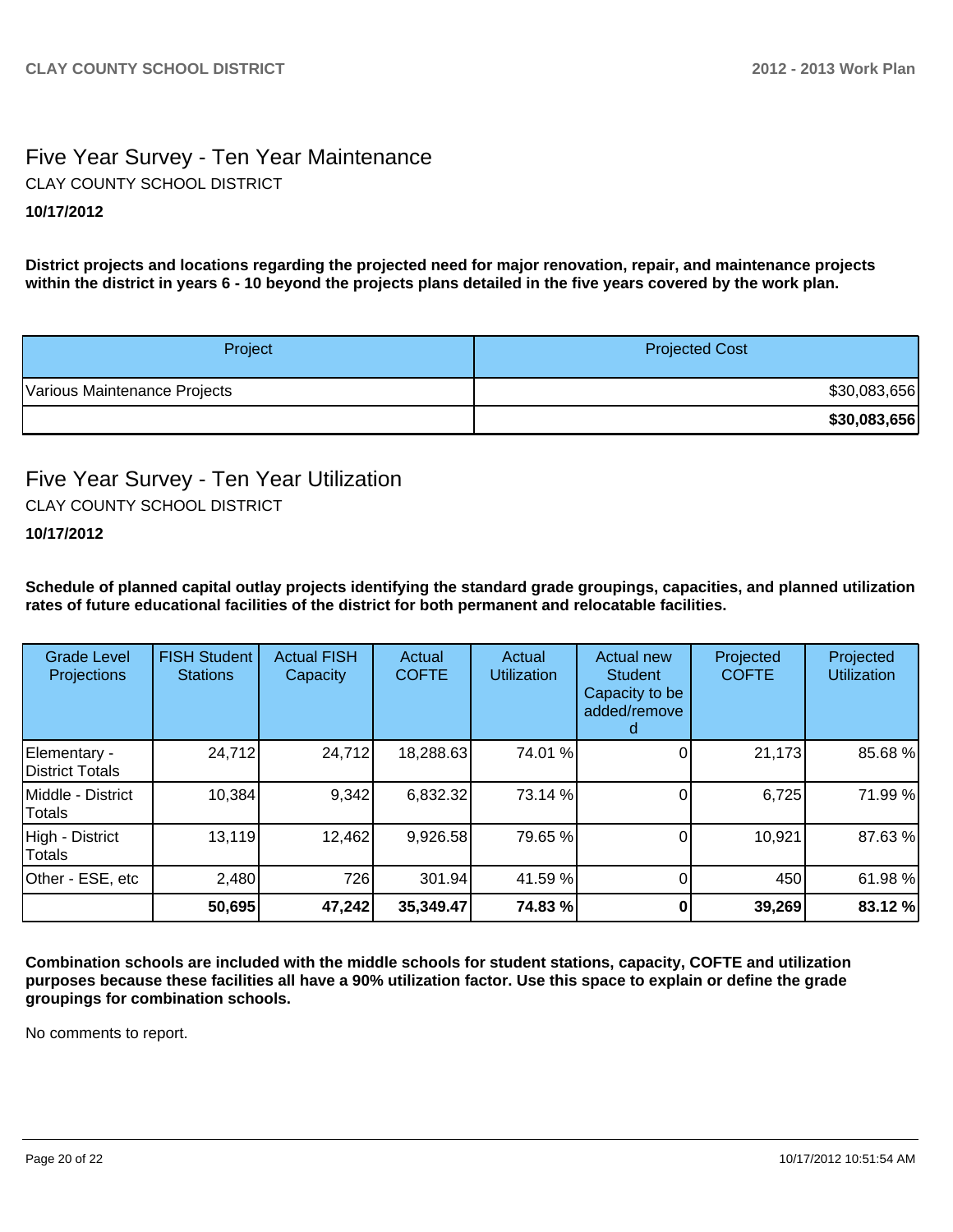Five Year Survey - Twenty Year Capacity **10/17/2012** CLAY COUNTY SCHOOL DISTRICT

**Schedule of capital outlay projects projected to ensure the availability of satisfactory student stations for the projected student enrollment in K - 12 programs for the future 11 - 20 years beyond the 5-year district facilities work program.**

No items match the criteria.

Five Year Survey - Twenty Year Infrastructure CLAY COUNTY SCHOOL DISTRICT

**10/17/2012**

**Proposed Location of Planned New, Remodeled, or New Additions to Facilities in the 11 through 20 out years (Section 28).**

Not Specified

**Plans for closure of any school, including plans for disposition of the facility or usage of facility space, and anticipated revenues in the 11 through 20 out years (Section 29).**

Not Specified